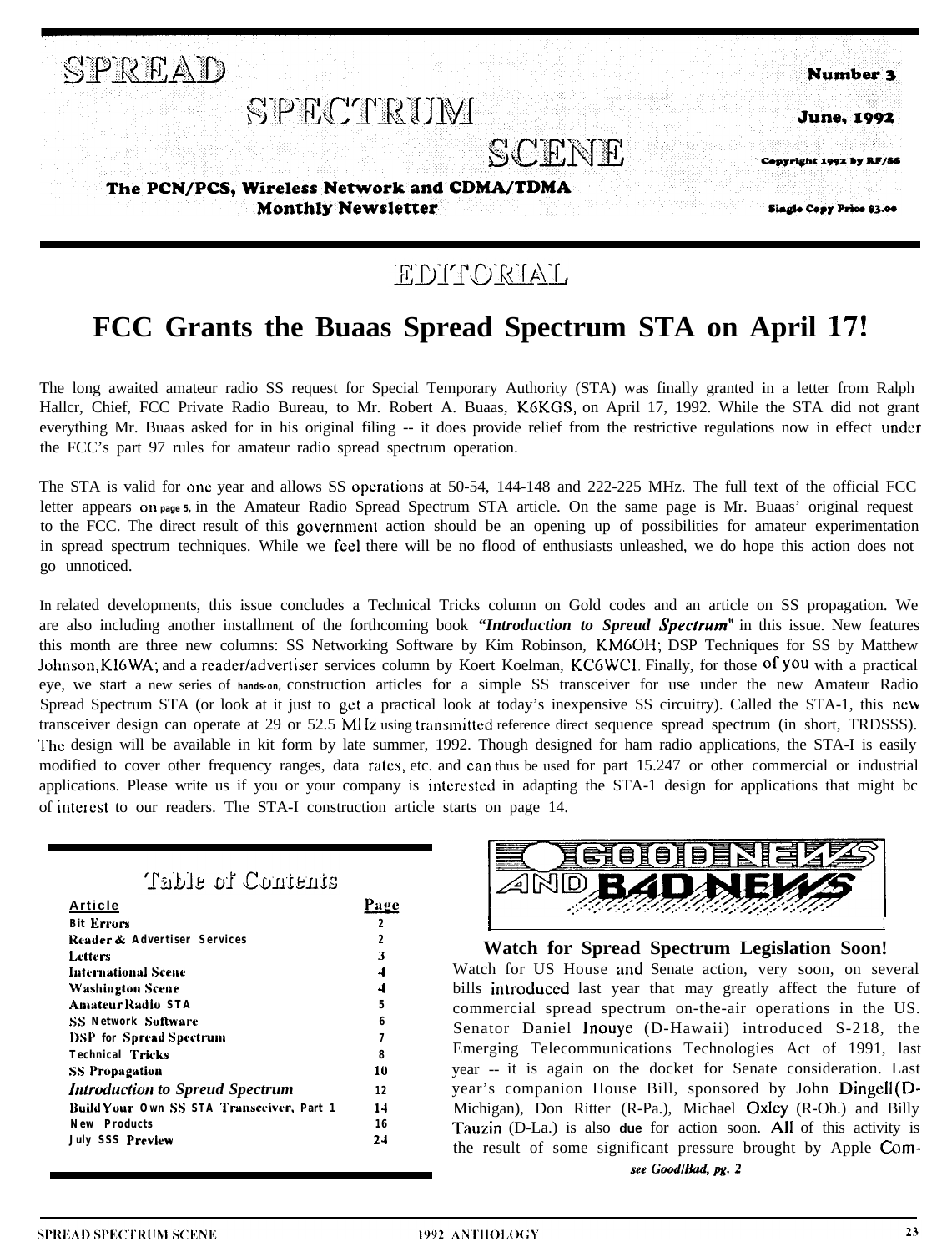#### *GomVBod* from *pg.* <sup>1</sup>

#### spickad spectrum scene

**is dedicated to the Spread Spectrum professional and is committed to being the primary source for the latest news and information about the growth, regulation and opportunities in this emerging science.**

**Editor & Publisher: Randy Roberts Editorial Consultants: Tom Diskin M. N. Roberts Contributors: Matthew Johnson Kim Robinson Director of Advertising & Circulation: Koert Koelman Published by: RF/SS P. 0. Box 2199 El Granada, CA 94018-2199**

**New Telephone Numbers: Voice or FAX: 415-726-0118**

**Subscription Only Hotline: Voice or FAX: 800-524-9285**

#### **Charter Subscription Rates:**

**6 Months - \$12.00 US 12 Months - \$19.95 US 12 Months - Foreign, \$35.00**

**SSS is published monthly and is available by subscription (see page 24) or on a single copy complimentary basis if a SASE is included with your request.**

**SSS provides a forum for publication of technical information, advertising, editorials, opinions and news relating to the emerging fields of our coverage and emphasis.**

**Letters to the editor are welcome. Manuscripts submitted for publication should include a return envelope.** We **will make every effort to publish items submitted to us if they are previously unpublished, address our subject area(s) and provide timely, general interest information.**

**-puter** and the **joint actions** of the FCC, the Office of Telecommunications **Policy (OTP)** and the White House. The first version of the Emerging Telecommunication Technology Act was introduced to Congress in 1989 by Congressmen Dingell and Markey. This legislation package forms the basis of any future legislative package congress may adopt. The major reason that any action is being considered is that many professionals in radio and telecommunications feel that our frequency bands worldwide are becoming too congested. In the article *"Spread Specrrum goes commercial,"* by Donald L. Schilling, Raymond L. Pickholtz and Laurence B. Milstein, that appeared in the *IEEE Spectrum,* August, 1990, the problem was summarized:

"Spread-spectrum radio communications, long a favorite technology of the miliiary because it resists jamming and is **hard** for an enemy to intercept, is now on the verge of potentially explosive commercial development. The reason: spread-spectrum signals, which are distributed over a wide range offrequencies and then collected onto their original frequency al the receiver, are so inconspicuous as to be 'transparent.' Just as they are unlikely to be intercepted by a military opponent, so are they unlikely to interfere with other signals intended **for business** and consumer users -- even ones transmitted on the same frequencies. Such an advantage opens up crowded frequency spectra to vastly expanded use.

"A case in point is a two-year demonstration project the Federal Communications Commission (FCC) authorized in hfay (1990) for Houston, Texas, and Orlando, Fla. In both places, a new spread spectrum personal communications network (PCN) will share the 1.85-1.90 gigahertz band with local electric and gas utilities. The FCC licensee, Millicom Inc. a New York City-based cellular telephone company, expects to **enlist 45,000** subscribers.

"The demonstration is intended to show that spread-spectrum users can share a frequency **band** with conventional microwave radio users -- without one group interfering with the other -- thereby increasing the efficiency with which that **band** is used. "

### Reader & Advertiser Services

Welcome to SSS, where you will find the latest on what's happening in the world of spread spectrum technology. With the tremendous progress in and integration of communication and information systems, the mission of SSS is to provide a unique forum which addresses all aspects of the field: spread spectrum hardware, software, R&D, legislation/FCC actions, spread spectrum applications, the integration of spread spectrum radio and information systems, user case studies, etc. We solicit reader and advertiser input on how we are succeeding in this mission. Just drop us a note at our El Ciranada address. Through this column, we will report on your feedback and suggestions if of interest to the majority of our readers. We also publish results of informal reader surveys we will conduct periodically. Additionally, this column will report on any future editorial, administrative and contents changes of SSS. We want this to be your newsletter! We look forward to serving you and are always open to your comments and suggestions.

Koert Koelman

#### Eit Errors

**Corrections to issue h'umber 2, May I, 1992:**

**- Page 6: Halfway down, right column -- should read "... the figure above, taken from Andy's article".**

**- Page 7: Two thirds down, left column -- should read: "... bandwidth** as wide **as 20 to 254 times the". \Vith this change, the page 7 inset and text agree.**

**\_ Page II: Top, right hand column -- Our political ad misspelled Mr. Tenney's first name. It should be: Glenn.**

**- Page 12: Data Conversion Semites ad had Mr. Gysbers lirst name incorrect - it should be Barry. \Ve also had an incorrect 800 number for Data Conversion Sewices - it should be: "USA: 800-327-0330".**

**Charter Subscription rates end soon! Subscribe now and save %lO!**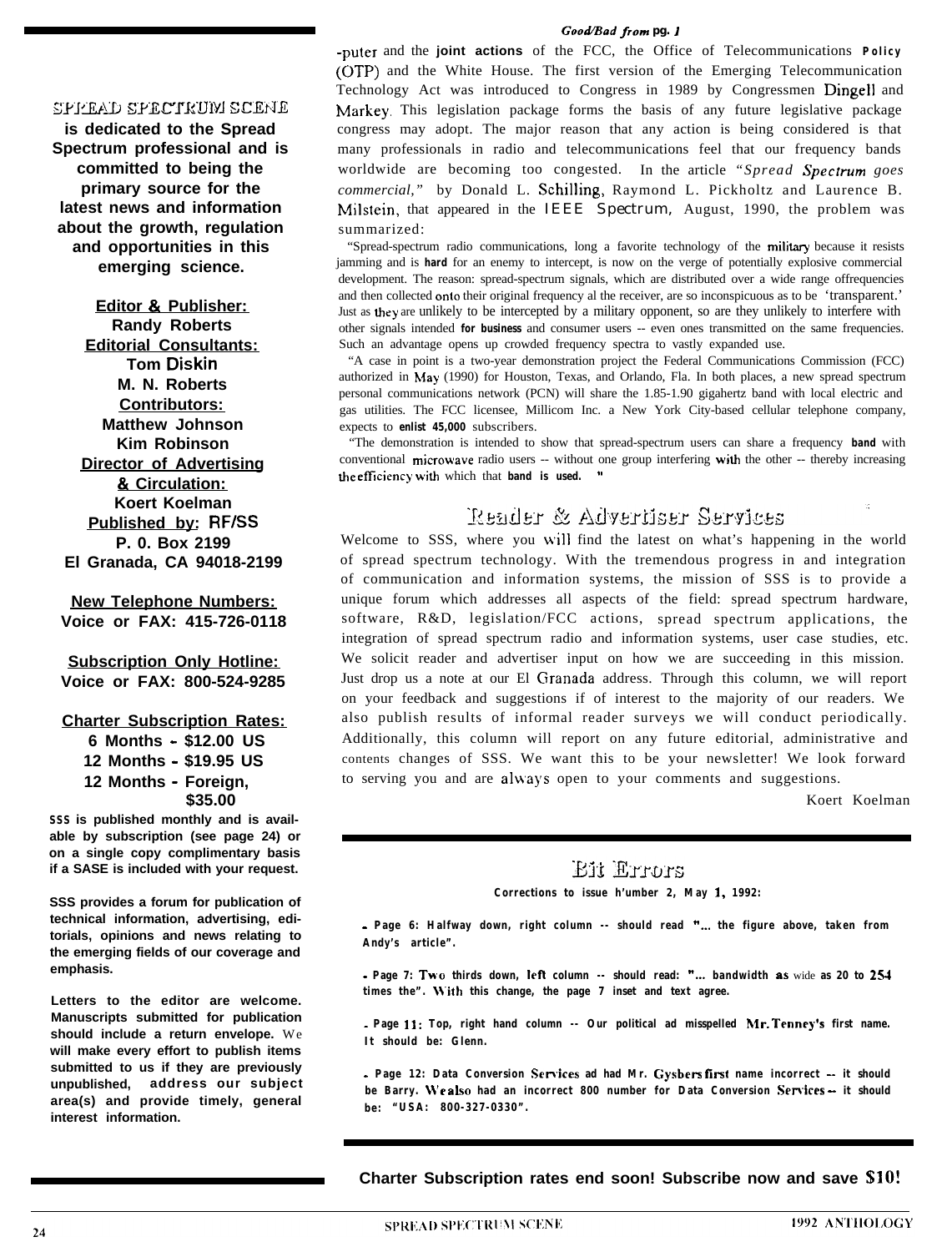

### Letters & Comments

Welcome to the wacky world of publishing! I wish you **good luck.**

**1 have been fortunate enough to hold onto my position in amateur radio** publishing -- despite the current economic situation. However, many of my friends -- like you -- have become "consultants." I had a bit of a scare when **HAM RADIO magazine, which 1 had edited for almost four years, was sold to CO Communications in Mny** 1990. Fortunately, Richard Ross **provided me with the chance of a lifetime when he gave me the opportunity to help him launch Corn***munications Quarterly* 

*<sup>1</sup>* think you're **off to a good start with Spread Spectrum Scene.** The title is catchy, the layout is clean, and the editing is good. **Your writing is informal and e.asy to read and I found myself breezing through the first issue. You managed to handle** your lack of copy handily by explaining the purpose for each section of the publication.

Your deck head **(The PCN/PCS, LAN/MAN/WAN and CDMA/TDMA Newsletter) is a bit wordy, but I'm not sure how you could abbreviate it.**

**It seems to me that a well-done newsletter can find** a secure niche for itself. W5Y1, **for instance, is one that** I **rely on for information on amateur radio regulation, politicking, and local issues.**

**Keep up** the good work and keep me posted on **your progress.** I'd like to read future issues of SSS.

Best regards, Terry Northrup, KAISTC **Editor Communications Quarterly** 

*Thanks for the kind words and nice wishes, Terry. We a/ways look forward to seeing your magazine, too!*

Thanks for sharing with me a copy of the first issue of Spread Spectrum Scene. Good luck with it, certainly there's a need for **more published material on** CDMA.

I'm not qualified to comment on the technical **content of the newsletter. However,** since you've **asked for comments I'll share two** pet peeves of **mine regarding** newsletters.

### **\$&sjn-ef's** B&x **SPREAD SPECTRUM GLOSSARY**

AJ: Anti-Jam, designed to resist lalerlereace or **Jnmmlng.**

**mBinary Phase Sblft Keying - Digltal** DSB suppressed carrier modulatton.

CDMA: Code **Dlvlslon Multiple Access - A way lo Increase channel capacity.**

**CHIP**: The time It takes to **transmit** a **bit or single symbol of a PN code.**

**CODE:** A digital bit stream with noise-like characteristics.

**CORRELATOR:** The SS receiver **componeut** that demodulales a Spread Spectrum signal.

DE-SPREADING: The process used by a correlator to recover **narrowband Information from a spread spectrum signal.**

**\*,. . I)IVEI(SIIY. Shartug <sup>a</sup>slgaal clbaraclerlsllc to attuw more users In the same frequency baad.**

**DPSK: Differential Pbase Shift Keying - a simplified** BPSK where **only** data **traasitlons are trausmllted.**

**MULTIPLE** A C A method for **accommodaUng more users III lbe same frequency baud.**

**NARROWBAND:** A signal whose **bandwidth Is on the order of Its laformattun bandwldth.**

**NOISE-LIKE: Having properties that cause tke appearance of true random** noise.

1. Separation of news from editorial content. There's nothing wrong with editorializing in a newsletter, most readers expect the editor to have a well-infomred point of view. **But it's important** for the credibility of the newsletter to keep **the news** stories completely factual and to reserve comments for completely separate Columns clearly flagged as editorials. Some newsletters weaveunfoundedandunsupportablesuppositions into their news stories; it's not a good idea.

2. Spelling and grammar. Again, it's a question of credibility. These things communicate to the reader the degree of care that was taken in preparing the product.

73. Sincerely, David Sumner, KIZZ Executive Vice President The American Radio Relay League

*Thank you very much, David -- that advice and your compliments are certainly welcome. The ARRL does a great job in representing the USA's 500,000 or so Hams. David, you can expect that* I *will heed your suggestions.*

Just returned from Dayton. Received a copy of SSS from your book seller friend. I'll get a chance to look it over as soon as we get settled from the trip -- lasted 11 days and we took all our computers and **hardware from the business. Right now I'm sort of out of business until** I get **everything re-setup!**

Sincerely,

Bob Myers WlXT **OSCAK Satellite Report and Satellite Operator** Publications to **support the Amateur Satellite Program**

Bob published my article "Oscars, *Pacsats and Spread Spectrum"* in his May issue of Oscar Satellite Report to help build SSS circulation and the subscriber base.

We recently received the **second issue of "Spread Spectrum Scene". Please fmd enclosed some information that we would like lo submit to the "New Products" column. It regards the newest addition to our microwave generator line, the model 8002.**

**The main contribution of the 8002 is** its small size, low price, and programmability. **This is made possible by the new gallium arsenide MMIC technology and large scale,** integrated silicon IC's.

**Best regards,** Bill Chan, April Instrument, Sunnyvale, CA

Look for April's new product announcement in this issue.

### **Why not send us your opinion, comment or note?**

**W C want your feedback and will gladly publish it!**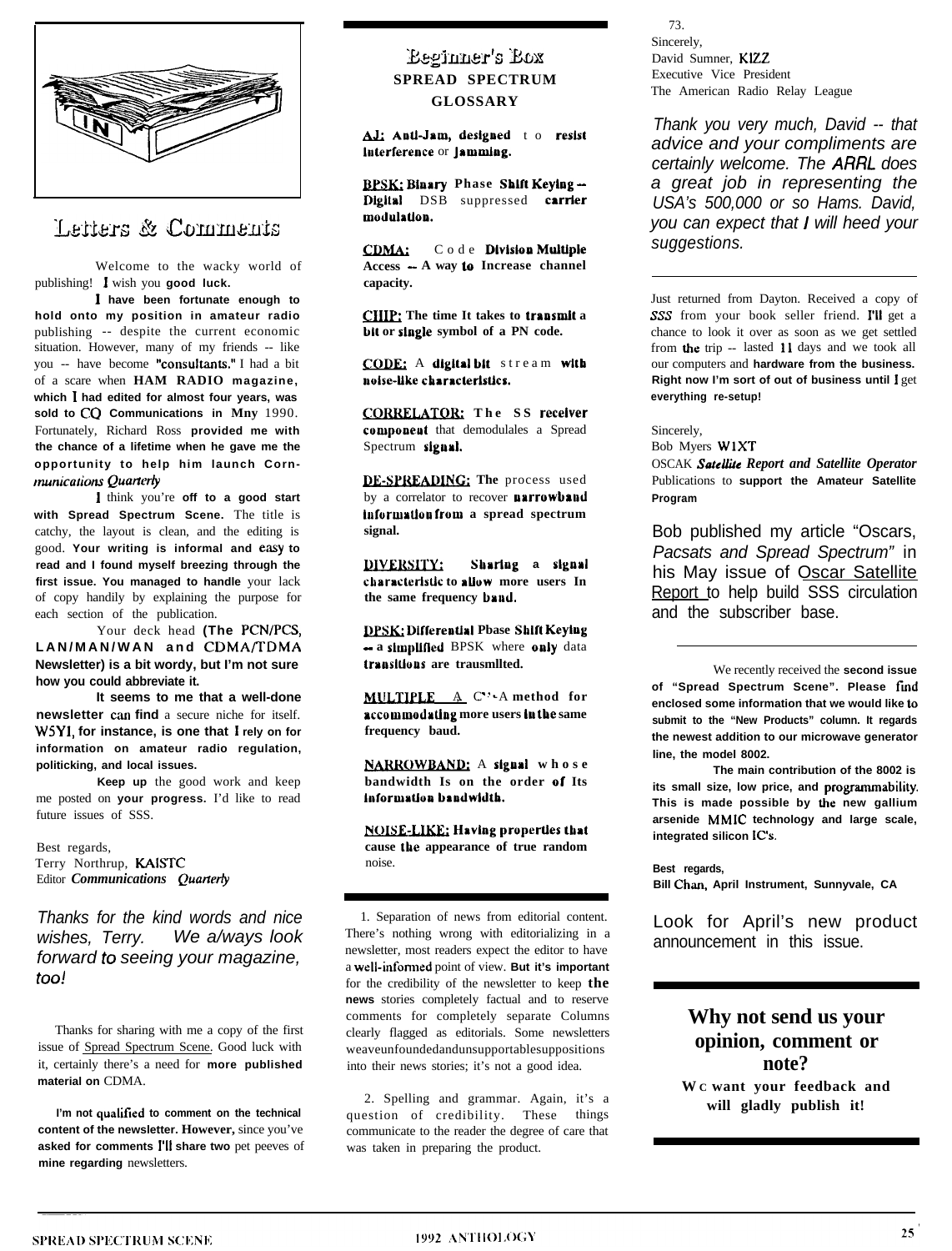# Eeginner's Eox

| Learn a Little Japanese              |                                    |
|--------------------------------------|------------------------------------|
| <u>ENGLISH</u><br>Y es               | JAPANESE<br>Hai                    |
| No                                   | lie                                |
| Please                               | Dozo                               |
| Thank you                            | Arigato                            |
| You're welcome                       | Do itashimashite                   |
| Excuse me a<br>moment                | Chotte chite god<br>shimasu        |
| Excuse me<br>shimashita.             | Shitsurei                          |
|                                      | Moshi moshi.                       |
| That' s all right                    | Iin desu yo                        |
| $My$ name is<br>wa                   | Watashi no namae<br>desu           |
| May I have your<br>name?             | Anata no onamae<br>wa?             |
| Ciusti taomini <sub>ta</sub>         | Ohayo                              |
| Good afternoon                       | Konnichiwa                         |
| Good evening                         | Konbanwa                           |
| Good night                           | Oyasuminasai                       |
| Good-bye                             | Sayonara                           |
| Mr., Mrs. or Miss                    | San                                |
| How do you do?                       | Hajimrmashite                      |
| How are you?                         | Gokigen ikagadesu<br>ka?           |
| Nice to meet you                     | Oai dekite ureshii                 |
| After you                            | Osaki ni dozo                      |
| Congratulations                      | Omedeto                            |
| Chaarel                              | $\mathbf{v}_{\sigma_{\text{opt}}}$ |
| I don't understand                   | Ossharu koto ga<br>wakarimaen.     |
| Pardon me?<br>kudasai.               | Mo ichido itte                     |
| Just a moment<br>kudasai.<br>please. | Chotto matte                       |
| Please speak more<br>slowly.         | - Motto yukkuri itte<br>kudasai.   |



International Scene

While the application of wireless LANs may know no geographical boundaries, international regulator) authorities certainly are aware 0.1 them. Some of the bureaucratic roadblocks that exist in the US for wireless LANs are also being seen overseas.

European standards  $for$ wireless LANs are set by the European Telecommunications Standards Institute (ETSI). ETSI's DECT was backed up by EEC Directive (91/287). This spec requires all members of the European Community to make the 1.88 to 1.90 GHz band available for use with DECT, this year. The DECT protocol allows individual users to demand a maximum of 1.1 Megabits per second at any instant. DECT's indoor RF range is typically 100 feet, HiperLAN, is ETSI

Sub-Technical Committee's new 20 Megabit system standard RES-IO. The spectrum allocation for HiperLAN favors 150 MHz of bandwidth at 5  $GHz.$ 

In Japan, the Ministry of Posts Telecommunications (MPT) and regulates wireless LAN technology.  $A<sub>n</sub>$ MPT sub-committee (the Telecommunications Technology Council), is studying spectrum requirements for wireless LANs, as is an electronics industry organization funded by the Research and Leveropment Center for Radio Systems (RCR). RCR likes the idea of a IO Megabits per second wireless LAN at the 2.4 to 2.5 and 18 to 19 GHz frequency ranges.

#### For More info see:

"Mobile Communications - New components for GSH, PCN, DECT, GPS, etc. systems,' Ludwig Scharf and Peter Hoffeins of Seimens AG, In the proceedings of RF expo WEST, March 18-20, 1992, pp.389-392.



#### **ADT Pens \$40 M Deal With DSC**

While not really part of the Washington scene, the magnitude of the deal between ADT (The security systems company) and DSC makes banner headlines in my book. Mr. Don Hoke, president of Paramount Alarms, Inc., Las Vegas, Nevada told SSS that ADT was buying spread spectrum communications equipment from DSC for future use in ADT alarm systems. Mr. Hoke did not have all of the details at press time, however it seems that somebody finally has a mass market application for SS! Back to Washington, it seems that most of the action this month was covered by our front page "Good News & Bad News" story. We thought a little background information would help the reader better understand the issues involved with **PCS** and **LAN** regulation in the US at this point in time. Craig J. Mathias in the article "Wireless Lans: The Next Wave," **Data Communications, March 21,** 1992, pages 83-87, states:

"Although vendors would rather not contend for bandwidth licenses, there is an effort under way to get the FCC to alter some of its rules. Apple Computer Inc. (Cupertino, Calif.) has filed a petition asking the FCC to set aside 40 MHz of clear-channel space in the 1.85-to-1.99 GHz range for low-power, high-speed (nominally IO-Mbit/s) data transmission -- what Apple calls a 'Data-PCS' service, operating at a range of 50 meters and a power level of 1 watt. This petition piggybacks onto a  $proposa1$ for a Personal Communications Service (PCS), which has the potential to replace current cellular telephony with an all-digital system. The wheels of bureaucracy turn slowly, however; resolution of Apple's petition is likely to take years."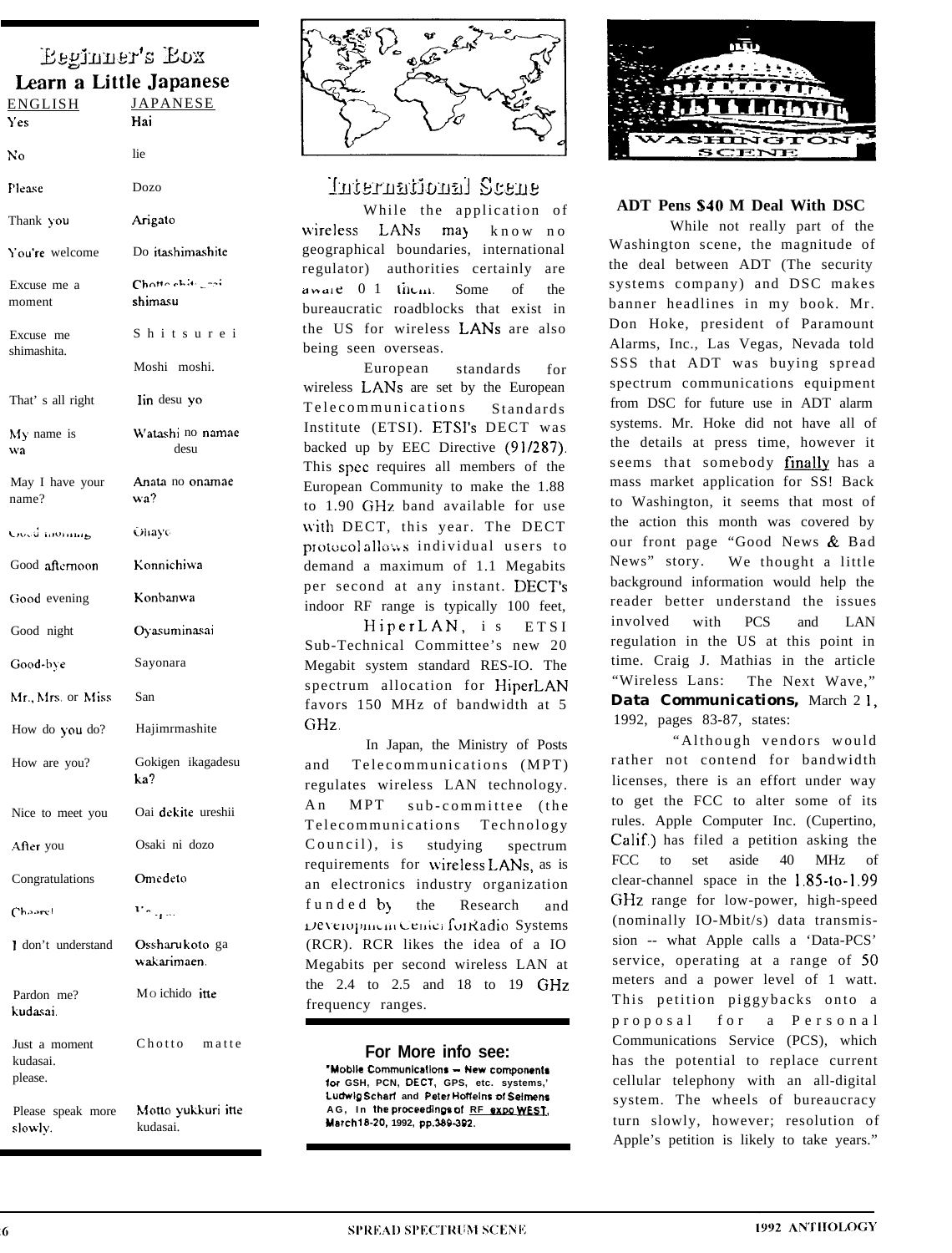### **FCC's SS STA Grant Letter**

**"Federal Communications Commission WASHINGTON, D.C. 20554 April 17, 1992**

> **IN REPLY REFER TO: 7230-A**

> > **. .**

**"Mr. Robert A. Bunas 20271 Bancroft Circle lluntington Beach, Caiifornia 92646**

#### **"Dear Mr. Buaas:**

**"This is in response to your request for special temporary authority (STA) and waiver of the Commission's rules in order to permit certain amateur stations to conduct experiments involving Code Division Multiple Access (CDMA) spread spectrum (SS) emissions. Attached to your request are individual requests from the participating station Licensees.**

**"Your suggestion was prescntcd to the Frequency Assignment Subcommittee of Interagency Radio Advisory Committee, which concurred with your proposal without objections. Accordingly, an STA is granted for a period of 365 days commencing with the date of this authorixation for the amateur stations Listed on the enclosure submitted with your letter of June 11, 1991, to the Chief. Private Radio Bureau. During this time, Section 97.305(c) of the Commission's Rules, 47 C.F.R. pp 97.305(c), is waived to the extent that these particular amateur stations are authorixed to transmit SS emissions on frequencies in the bands 50 MHz to 54 Mlls, 144 Mllx to 148 MHz, and 222 MIIz to 225 MHz; Section 97311(c) of the Commission's Rules, 47 C.F.R. pp 97.311(c), is waived for these stations to the extent that the prohibition against hybrid SS emissions is iiiled; and Section 97311(d) is waived for these stations to use other spreading codes.**

"The above authorization wiii also apply to any additional **amateur stations johring the project during the period of the STA**, provided you submit an amended list and individual **requests to Robert II. McNamara, Chief of Special** Services **Division at:**

**"Fcderai Communications Commission Private Radio Bureau 2025 M Street, N.W., Rm. S322 Washington, D.C. 20554**

**sinccreiy,**

**/signed1**

**Ralph A. IIaiIer Chief, Private Radio Bureau"**

**(Thanks to Mr. Dewayne Hendricks, President of Tetherless Access, Ltd., Fremont, California for sharing this letter.)**

### **Amateur Radio Spread Spectrum STA**

It took more than a year, a whale of a lot of work, patience, perseverance and sweat to accomplish, but here it is -- the official Special Temporary Authority from the FCC. Bob Buaas and Dewayne Hendricks are to be congratulated for the foresight and tenacity required to make this happen. Several other prominent hams also participated or at a minimum joined in the original request for the STA. Among these helpers are: Gwen Reedy, WIBEL of PacComm; congressional candidate Glenn Tenney, AA6ER; Paul Rinaldo,  $W4RI (OST)$  Editor); Perry Williams, WIUED (ARRL Washington, D.C. staffer); Ben Kobb of Wireless *World* and Mike Chepponis, K3MC. As promised, the original text of the Buaas request for STA appears below (thanks again to Dewayne Hendricks):

> **"20271 Bancron Circle Huntington Beach, CA 92646 (date)**

**"Mr. Ralph A. Hailer, Chief Private Radio Bureau Federal Communications Commission Washington DC 20554**

**"Dear Mr. Hailer:**

**"The commission is requested to grant special temporary authority (STA) to permit experimental data communioulions in lhe amateur service as detailed below. The application is made on behalf of, and with the consent of, the individuals named herein.**

#### **"NAMES AND ADDRESSES OF THE APPLICANTS**

**"The names, addresses and telephone numbers (day and night) of the proposed** participants are given in Annex **A. We** request the ability **to add participants upon specific prior coordination of the undersigned. A complete, updated list of participants will be mailed lo the designated Commission office monthly.**

#### **"BACKGROUND AND HISTORY**

**"The undersigned is a member of the Amateur Radio Research and Development Corporation (AMRAD) and participated in the 1984 STA granted to AMRAD which ultimately resulted in spread spectrum modulation being authorized in the Amateur Radio Service. At the time the rules were written, certain spreading sequence equations and specific procedures were specified. in the time since, Code Division Multiple Access (CDMA) has gained some favor for its potential for "coding gain." Custom designs for VLSI gate array integrated circuits have made** inexpensive implementations possible for digital matched filters required in **these systems. Also. recent inexpensive surface acoustic wave (SAW) matched filters are suitable for both generating and demodulating directsequence spread spectrum (DSSS) signals. This type of digital baseband VLSI DSSS component is capable of having spreading sequences loaded from an external supervisory processor.**

#### **"DESCRIPTION OF NEED**

**"An STA is needed to permit operation until such time that a permanent rule change becomes elrective.**

#### **"TYPE OF OPERATIONS**

"An m-sequence implemented as specified in paragraph **see STA pg. 17**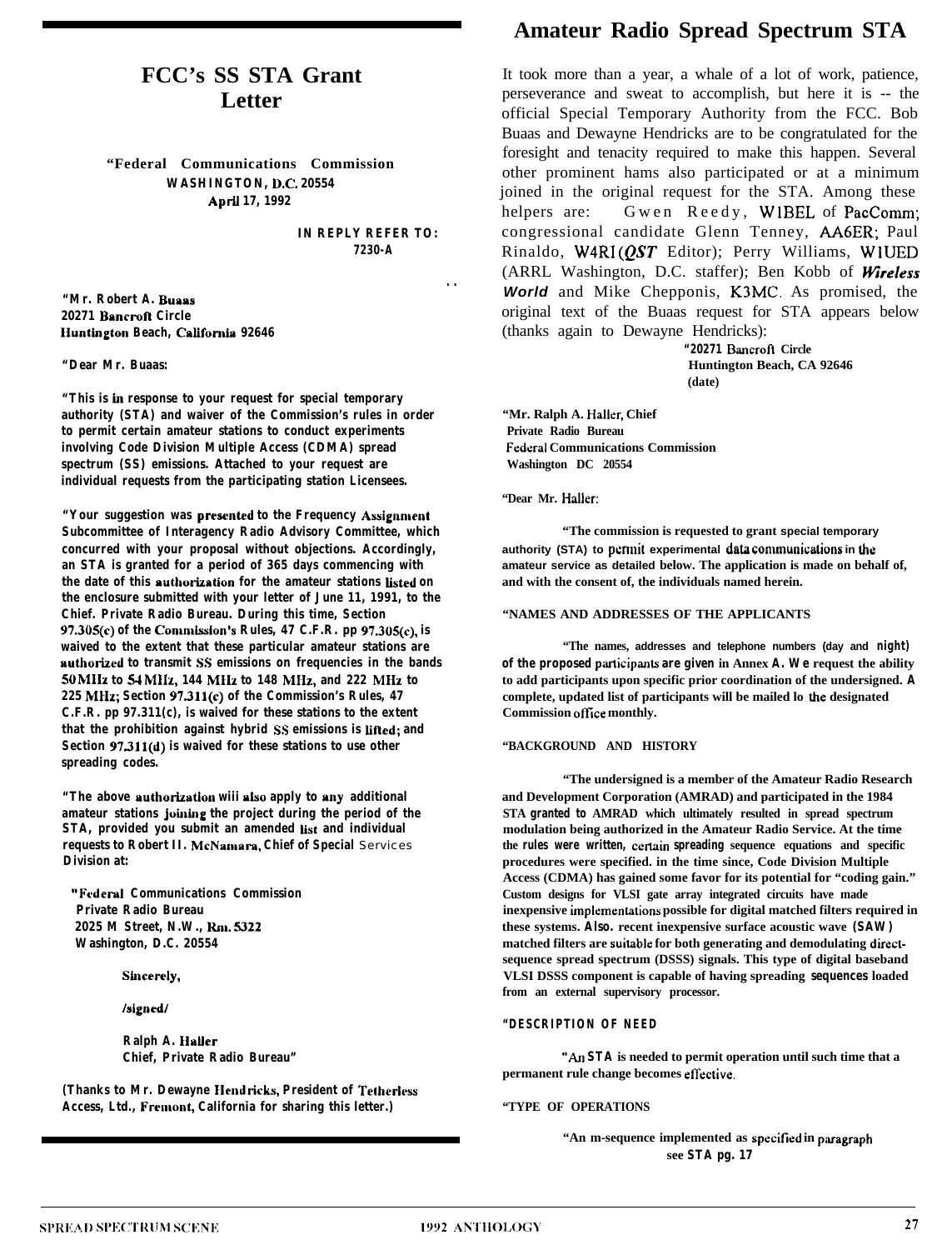### **Eeginner's Box**

### **PCN/PCS Providers:**

**GE/L. M. Ericsson: Mobidem wireless two-way data exchange for HP 9SLX Palmtop users.**

**McCaw-Oracle: A new13** announced 1.5 *iviegabit* per **second (?) service to rival Ardis and other slower speed mobile data networks.**

**hlillicnm: FCC authorized field tests at several locations of r,arious voice and data systems.**

**Motorola/IBi~;: The Ardis network now covers the major metropolitan areas of the USA. Ardis offers mobile data packrtized transmission and reception of documents.**

**NYNEX: Has installed test data system in Chicago Board of Trade. Doing field trials of representative systems.**

**ONTEL: Major player - doing testing and evaluation. Uncertain status of any present market entry.**

**Oualcnmm/PaciticTrlesis: The most advanced and capable digital voice CDMA system available. Joint venture of both partners.**

**Southwestern Bell:** Major **player -- doing testing and cl.aluation. Uncertain status of any present market entry.**

Telesis Technology Labs: FCC **authorized field tests at several locations of various voice and data systems.**

**spread Spectrum Network** Software **by Kim Robinson**

### **Introductory Column**

There is a diversity of software out there for hard wired local area networking. But for wireless networking, well that's a different story and a whole different ballgame. It's nothing like the wired networks that I am accustomed to such as ARCNET, and ETHERNET. The more I read about it the less I understand. Let's hope you are not quite as confused as 1 am. Thus, we come to the main reason for this column. We will try to examine what's available in SS networking software, what the major user and developer issues are and try to cast some light on ever popular issues like protocols and the IEEE  $802.11$  (and similar standards) committee recommendations. welcome comments, criticism (constructive or otherwise) and shared opinions and input.

Most spread spectrum networking software today is bundled with the hardware that you buy. A good, functional example is the printer sharing and E-mail software that you get when you buy an O'Neill LAWN system. This inexpensive system works quite well, is moderately user friendly but it's awfully slow. Also it is not directly compatible with anything else.

Other commonly available SS hardware packages include X.25, AX.25, TCP/IP, or *some* proprietary networking software. One company, Tetherless Access, Ltd., Fremont, California seems to be on the "right track." They are designing a *network* using INTERNET and TCP/IP protocols that will ultimately run at 1.544 Megabits per second.

Please drop me a fax or note letting me know what your company is using or developing. I would also be \'ery interested in what protocol you have chosen and why. **hlore next nionth**

### **Eeginner's Box**

**More SS Terms Defined Wireless LAN: Wireless Local Area Network -- a 1000 foot, or less, range computer to computerdatacommunications network\_**

**PCN: Personal Communication Network. PCNs are usually short range (100's of feet to 1 mile or so) and involve cellular radio-type architecture. Services include digital voice, FAX, mobile data and national/international data communications.**

**PCS: Personal Communication System. PCSs are usually associated with cordlesstelephone-typedevices. Service is typically digital voice only.**

**PN: Pseudo Noise -- a digital signal with noise-like properties.**

**RF: Radio Frequcney - generally a frequency from say 50 kHz to around 3 GHz. -'RF is usually referred to whenever a signal is radiated through the air.**

**ss: Spread Spectrum, a wideband modulation which imparts noise-like characteristics to an RF signal.**

**sss: Shorthand for Spread Spectrum Scene, this newsletter.**

**Wireless UAN: Universe Area Network -- a collection of wireless MANS or WANS that link together an entire nation or the world. UANs use very small aperture (VSAT) earth station gateway technology.**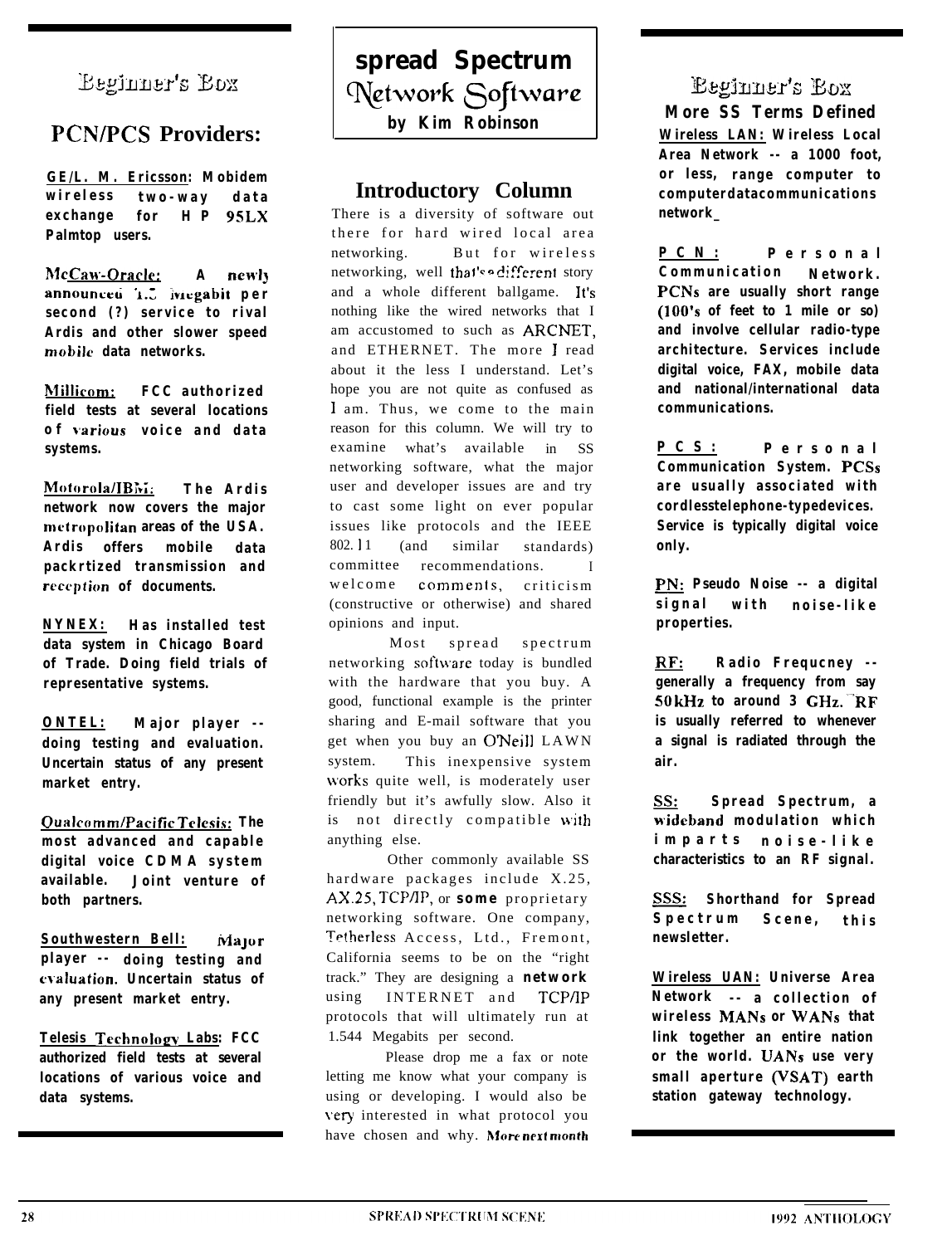### Beginner's Box

### **Selected Wireless LAN Manufacturers**

Cnlifornia **Microwave: Medium data** rate (around 250 **kBits/sec)**, frequency **hopper at 915 MHz. Used ln British point of sale applications, has built ln antenna diversity, mature technology.**

**Cvllnk: Fractional Tl data rates (up** to 500 kBits/sec), direct sequence **radio/modem. High performance, mature technology.**

**CiRE America: Just now introducing a direct sequence radio/modem capable of up to 128 kDit/sec. Low cost, mature technology. (Developed by author).**

**Metricomm: Iligh volume, low cost, low speed (near 1 kBit per set) radio/modem used by utility companies for meter readlng and telemetry in vast quantities. Mature technology, robust, basic, solid performance.**

**Motorola Inc.. Altair Product Operations: Mature technology, Ethernet speed, networking system based on 18 GHz spread spectrum radios and directional antennas.**

**NC~HCorp..ltrtreratrd SystemsGroup:** PC plug-in circuit board radio/modem **at 915 MHz, capable of 1.5 Megabits per second and 150 foot range. Good performance. mature technology, low throughput network technology.**

**O'Ncill Communications: Low speed (up to 19.2 kl)iUsec) async printer sharing and E-mail networking systems.**

**Proxim:** Proxlink direct sequence **radio modems for async or Mac/PC lnterfaclng at rates to 242 kl)its per second. Inexpensive. workhorse solutions for simple networks.**

**Senses Data Cornoration: SAW-915 direct** sequence, **915 MHz radio/modem.** Up to 250 **kBits/sec. Sync HDLC or async I/O. Newer technology, meets new FCC spread spectrum rules, X.25 capable. (Also developed by author).**



L

Since this is the first of this column in this Journal, we will not go into great depth on DSP just yet. However, I will give you a taste of things to come, as well as a summary of the direction I expect this column to take in the future, both near and far. My basic goal is to outline just what it is that really makes DSP interesting and useful, so that you can cut through all the Marketing HYPE more quickly and effortlessly.

To do all these things, I must first make clear to you, the reader, what DSP really is. The obvious answer, "Signal processing done by digital techniques", may not sound very helpful, but is insightful, as I will show. After all, signal processing without digital techniques (i.e. relying on analog techniques) was so limited, and the methods for processes so diverse, that people did not see it as a cohesive whole, and almost never used the term "signal processing". In those days, the prime examples of signal processing were filtering, amplification, modulation and demodulation.

There are other examples of analog signal processing, but fancy processing is expensive and cumbersome with analog components, so there is a wider variety of processing in the digital signal processing world. This wider variety includes not only the modulation/demodulation mentioned above, but also signal extraction, parameter estimation, pulse detection, frequency counting, source coding and spectral analysis. These types of processing are in turn used in scientific and engineering instrumentation, radar, sonar, alarm systems, audio,

communications equipment, hi-fi equipment, etc. The list of applications for DSP is growing everyday, and every other issue of some of the computer/electronics industry's trade journals seems to be trumpeting some new Digital Signal Processing (DSP) chip, or application or algorithm. Fortunately, there is more to this explosion than the investment in advertising; there really is a wide range of applications that have become more convenient/cheaper/practical thanks to these new technigues. This range includes both the esoteric, highly specialized applications like computer-aided tomography, radar and spectroscopy, and the more accessible, such as voice mail, telephone equipment, radios and real-time control systems. We will see more about these in this column in the future. In the next issue, we will see why it is that these really are more convenient, etc., and outline the basic "All Purpose" Digital Signal Processor. We will also take a brief look at HDTV as DSP (after all, isn't HDTV sort of a spread spectrum signal)?

### Beginner's Box

### **More Wireless LAN Manufacturers**

**Symbol Technologies: Low cost, medium data rate. hand held barcode reader, integrated pahntop computer and radio/ modem devices. Warehouse and Point of sale product emphasis - not computer to computer LANs.**

**Tetherless Access. Ltd.: Has 1.544 Megabit per second Internet network ln lleld tes(u ln San Diego. Soon to expand network ln Slllcon Valley, all the way to Sacramento with 500 or so units. Newest most advanced hardware and networking technology on the market.**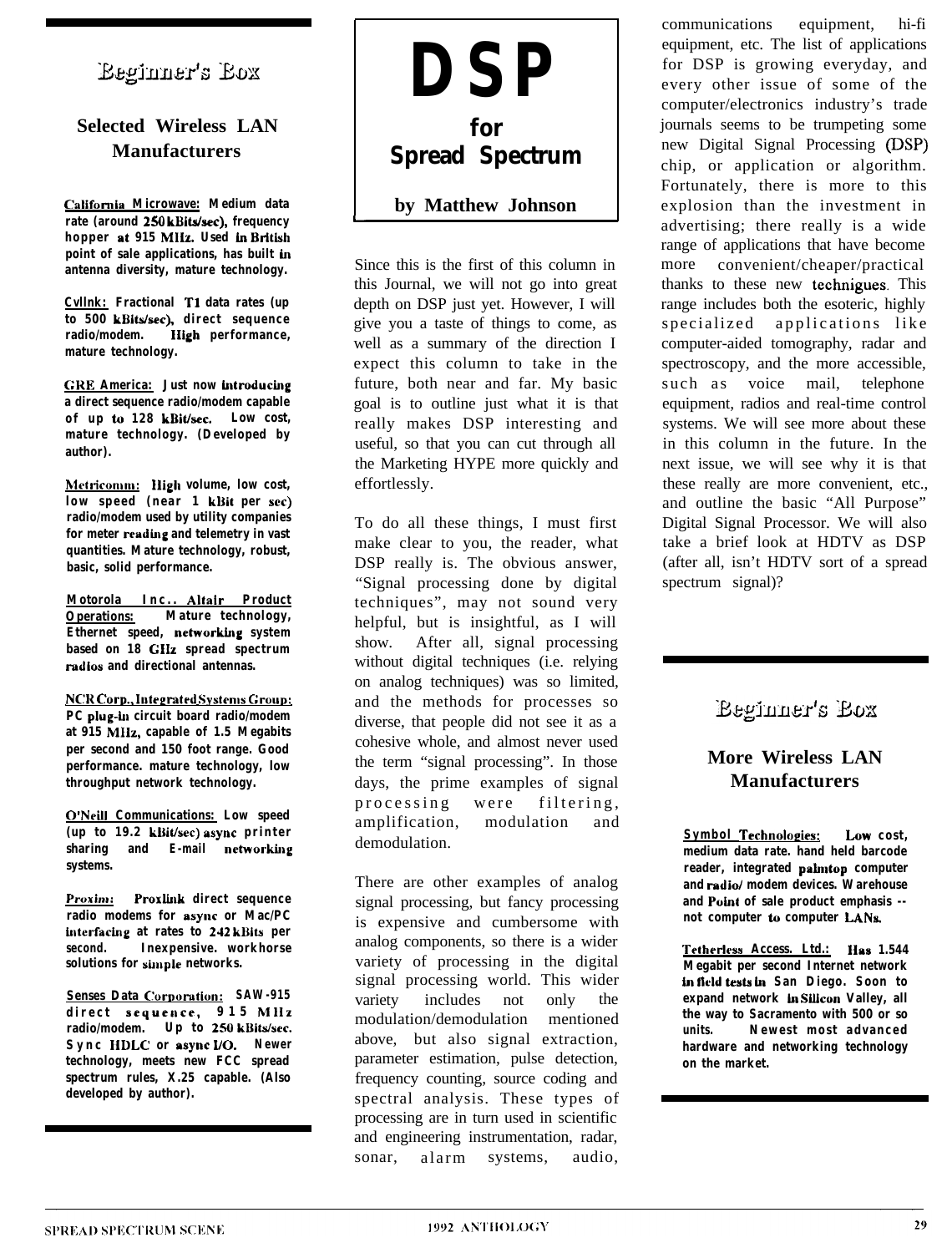

#### **&lore Info on Gold Codes**

Last month we presented a basic introduction to Gold codes. This presentation included reasons for choosing Gold codes, Gold code advantages and disadvantages, as well as the start of a listing of one family of Gold r?dec of **l~"2'h <sup>3</sup> <sup>1</sup> (5 bit** shift register generator). This month we explain auto- and cross-correlation, give the cross-correlation characteristics of the 5 bit Gold code family and present an implementation of a Gold code generator (GCG) that vou ran build.



Figure 1: PN Autocorclation Function.



Figure 2: Cross-correlation of PN code with **random da18 slrcam.**

Gold codes are often used for CDMA systems because they possess controlled cross-correlation properties. In other words, one Gold code is not easily mistaken for another. The concept of correlation involves comparing two things for "likeness." While the mathematical definitions of auto- and cross-correlation are a little tedious, the concept of "likeness" and the generic idea of correlation are familiar to many people. Autocorrelation is the comparison of a signal with a time shifted replica of itself. Autocorrelation properties are used in DSSS to lock onto and track incoming signal and PN code fluctuations. As hinted at above, cross-correlation is used in DSSS systems to discriminate against unwanted codes or noise. The DSSS receiver always uses some form of "cot-relator" to detect and demodulate the incoming "spread" signal. Figure I, at the left, shows a typical autocorrelation function for a PN code, Figure 2 shows the cross-correlation function for another PN code. Compare the two figures. If one sets a digital threshold at 13, 14 or 15 (Agrees - Disagrees), then the cot-relator discriminatesagainst random noise and only responds when the correct or (expected CDMA) code is present. DSSS systems inherently make use of the correlation properties of the PN codes that they utilize. Without correlation, DSSS systems probably would not exist. It is therefore, fundamental to fully understand all that the correlation properties of the PN code in-use possesses.

Back to building a GCG, see Table 1 on the facing page for the 33 Gold codes to program into the EPROM shown in the schematic of figure 3, also on the facing page. Gold code mux'ing is done 8 codes per EPROM byte. In other words, each byte of EPROM contents holds 1 bit of 8 different codes -- a dip switch selects which bit to output at each clocked address position. A full code is clocked out for each 31 clocks (address LSBs). The rest of the codes are stored modulo-32 and selected as higher order EPROM address bits.

**Frequency Hop Signals: How to generate them and what they look like.**



**Frequency hop signals are easy to generate. Almost any frequency synthesized transceiver can be converted to frequency hopping. All that is needed is to add a PN generator to control the frequency commands to the radio's synthesizer. The above figure shows the expected output frequency spectrum of a frequency hop SS radio. The block diagram below shows how one might hook up a PN generator to a frequency synthesizer to generate a FH SS signal.**

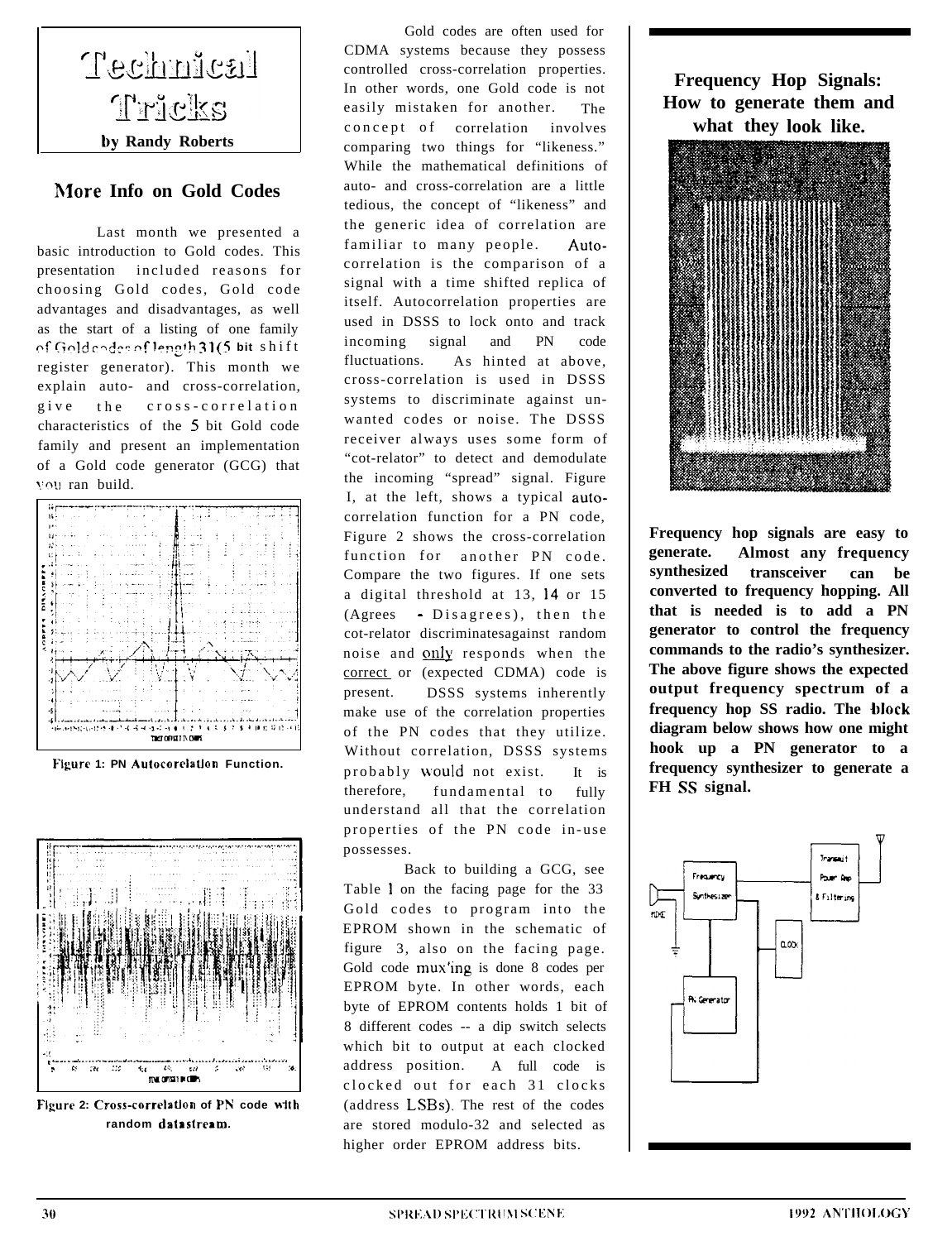### **5 BIT GOLD CODE EPROM CONTENTS**

The first two codes listed below are the "basis" codes for generating the codes listed. The output of the two "basis" codes are bit EXOR'd to generate all the other codes. Code 2 is the zero bit shift code, code 3 is the one bit shifted code, etc. The first blt out is the rightmost code bit. Store the code blts in an EPROM with MSB of the code (the last blt out) as the leftmost bit of this listing.

| $\omega$          | 1100110100100001010111011000111                            | (17) | 1001000011011010000100010011001         |
|-------------------|------------------------------------------------------------|------|-----------------------------------------|
| (1)               | 1011001110000110101001000101111                            | (19) | 0111110000111011101110000010010         |
| (2)               | 0101001110001000001111101000000                            | (19) | 1010010111111000111010100000101         |
| $\left( 3\right)$ | 1111101010011111111001110100001                            | (20) | 0001011001111110010011100101010         |
| (4)               | 1019100010110000010101001100010                            | (21) | 0111000101110011000001101110101         |
| (5)               | 0000110011101111001100111100100                            | (22) | 1011111101101001100101111001011         |
| (6)               | 0100010001010001111111011101001                            | (21) | 0010001101011100101101010110110         |
| (7)               | 1101010100101100011000011110011                            | (24) | 0001101100110110111100001001101         |
| (9)               | 1111011111010111010110011000110                            | (25) | 0110101111100010011110110111011         |
| (9)               | 1011001000100001001010010101100                            | (26) | 1000101001001011011011001010111         |
| (10)              | 0011100111001101110010001111000                            | (27) | 0100100100011001010000110001110         |
| (11)              | 0010111000010100000010111010001                            | (29) | 1100111110111101000111000111101         |
| (12)              | 0000000110100111100011010000011                            | (29) | 1100001011110101101000101011010         |
| (13)              | 01011110110000001000000000100111                           | (30) | 1101100001100100110111110010100         |
| (14)              | 1110000000001110100110101101111                            | (31) | 1110110101000110001001000001000         |
| (15)              | 1001110110010010101011111111110                            | (32) | 1000011100000011110100100110000         |
| (16)              | 0110011010101010110001011011100                            |      | Initialstates: PN1: 01001 -- PN2: 11011 |
|                   | The Minimum cross-correlation is: -9/31 - Maximum is: 7/31 |      |                                         |
|                   |                                                            |      |                                         |



### **Who is Randy Roberts** Anyway?

Randy Roberts, the Editor and Publisher of SSS is an independent entrepreaeurtai engineer. He has over 27 years experience lo communications, electronics and spread spectrum system design. He graduated with a BSEE in 1970 from UC Irvine. He is currently the owner of RF/Spread Spectrum, a consulting, product development, publishing, strrtegle planning andtraining company. Randy Is an active amateur radio operator with the callsign: KC6YJY. He has been a ham off and on again since 1958 (his first call was WV6BFN) and then got his general Ucense, WA6BFN, at age 13 in 1959. His address is P. O. Box 2199, El Granada, CA 94018-2199. He can be reached at 415-726 6235 or by FAX on 415-726-0118.



**LOWEST PRICES IN THE USA** PC Compatibles - Hardware - Software **Accessories** 

**UPCOMING NORTHERN CA SHOWS** 

JUNE 6. 1992 Oakland Collseum 1.660 & Hegenberger Road, Oakland

JUNE 13,1992 cow Palace Corner of Geneva & Santos, SF

JUNE 20,1992 Santa Clara County Fairgrounds 344 Tully Road, San Jose

JUNE 27,1992 San Mateo County Expo Center 2495 S. Delaware, San Mateo

\$1.00 OFF with this coupon.

Good for ail of the above shows.

One discount per person. Copies accepted

Regular admission \$6 00

Ail Shows Open 10AM - 4PM

Admission: \$6.00 - Children under 12 FREE

FOR INFO CALL I-800-533-7220 **NEW BBS HOTLINE: 415-340-9370**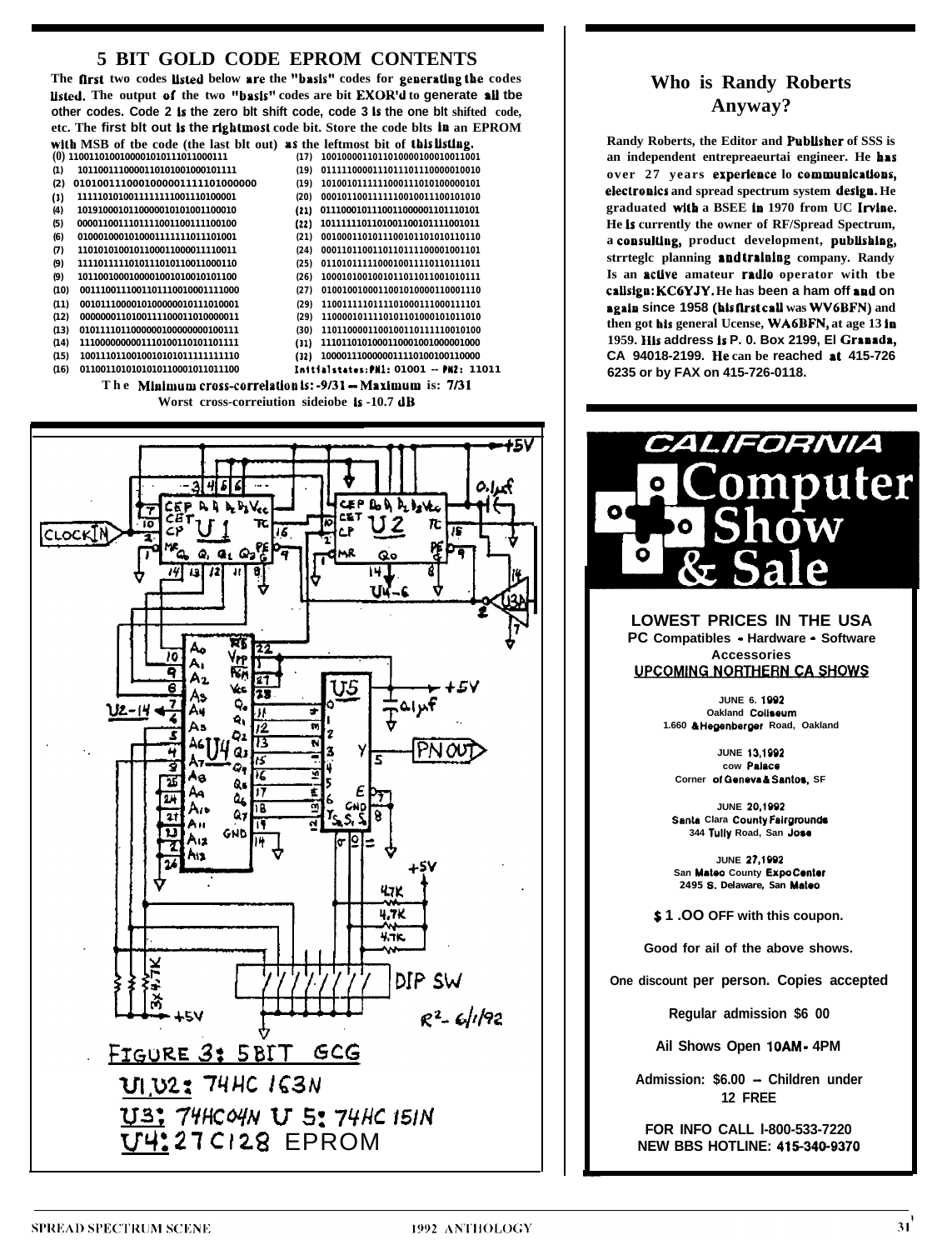### **Spread Spectrum Propagation**

**hy Randy Roheti**

The art of reliably predicting radio propagation performance for spread spectrum links is clearly filled with problems. Some of these problems were mentioned last month. In this segment, we will concentrate on trying to establish a little more rigor in our propagation predictions. Many newer tools are available to help us in this ork. However, this non-exact science llneeds a good deal of painstaking <sup>i</sup> and error or brute force .perimentation to really succeed.

The problem neatly breaks down into two categories:

1 - Indoor propagation

2 - Outdoor propagation

Wc are using portable/mobile operation only, in the outdoor sense. I really don't think you need or want your inbuilding LAN to work as someone

### **Indoor SS Propagation Prediction Methodology**

**I - Realize that siting and defied path** analysis are impossible.

**2 - Realize that the environment is far front benign and suffeers front tremendous In-chip multipath.**

**3 - Allow for fade margins and signal levels rcmlniscent of Broadcast Ah1 radio (10's or 100's of microvolts per meter signal strength.)**

**4 - Design or specify the equipment for coping with In-chip multipath.**

**5 \_ Run extensive tests in your planned building site(s) to fmd "live" and "dead" spots.**

**6** - **Install passive repeaters (back to hack connected antennas) to carry signals front "live" spots to "dead" spots.**

carries around his/her laptop on a skateboard! Given that both indoor and outdoor environments are tough ones, a methodology for attacking each is presented in the adjacent sidebars.

As the sidebar at left points out, indoor propagation prediction is largely experimental in nature. I know of no computer based tools that really help in the indoor case. The best you can do seems to be: adopt an experimental mmdset, do some alpha and beta testing in various kinds of buildings and thoroughly train your field service and installation personnel.

Outdoor range and propagation prediction can be a bit more rigorous, time consuming and expensive, than indoor. Here is where many computer based tools and analytical aids can help -- don't entirely forget your experimental mindset, however. The final exam for all radio based signal propagation studies is the real world: does the link work reliably?

Three major steps are involved in outdoor propagation studies:

1 - **Site** selection, site/path surveys and identification of alternatives.

> 2 - Gather terrain data, path profiles and antenna height information/choices.

3 - Modeling and analysis of the path, terrain, obstacles and signal levels.

You are on your own in selecting sites and alternatives, but modem computer software can help with most of the other chores. The figures on page 11 are from a great article by Harry R. Anderson that appeared in February 199 *Communications*. The figures show very graphically what can be done today. Many simulation/modelling programs and terrain data bases are available. There are several consulting firms out there that do just this kind of work. Find them, use them if you can and finally,

### **Outdoor/Mobile SS Propagation Prediction Methodology**

**1 - Unless you only need to connect a network of a very small number of units, adopt a cellular approach for system connectivity. Redundant paths and over-connected networks are mom reliable than simple point to point links. When propagation anomalies happen, redundant paths and voting** receivers ensure that data gets through.

**2 - Plan your MAN, WAN or UAN so that Individual units can automatically relay messages for other nearby units.** This will provide even more path **redundancy and reliability.**

**3 - Pick your sites and installation locations with care. Thoroughly identify alternatives and plan for backup capability.**

**4 - Model and analyze both worse case and typical paths within your system. Do signal level mapping, Like figure 1 on page II. Do terrain modeliing and simulation -- evaluate alternative sites - - select the best sites for primary coverage. Install secondary or backup sites, if possible.**

**5 - Do as much tleld testing and at-site propagation testing as possible. Provide antennas and transmitter** power levels sufficient to meet **statistical fade margins that you can guarantee. Continue field tests into the Beta phase and If possible, well Into actual on-line system operations Be ready to change your system architecture and site locations if conditions later warrant it.**

learn all you can from them. You'll need all the help you can get, when you have to make the link work.

**Want to see more on SS propagation?** Why **not write up your experiences, your opinions or a short note -- we'll gladly publish them.**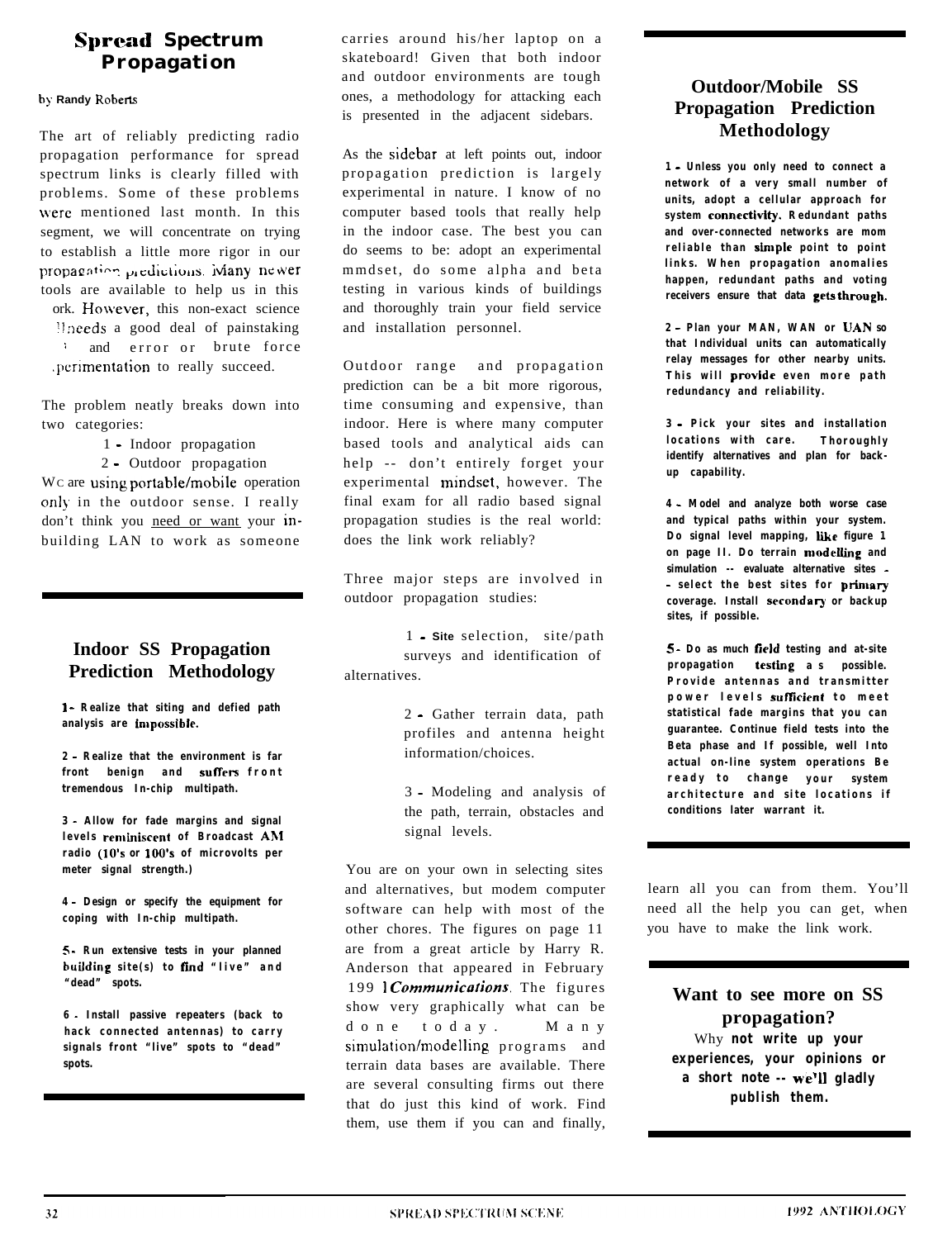

Figure 1: Multi-level field strength map for the transmitter on Coburg Ridge.

(Figure from: "Using Your PC for Signal Propagation Prediction," by Harry R. Anderson, Feb. 1991, Communications)



Figure 2: Terrain profile with radio path and 0.6 Fresnel zone.

(Figure from: "Using Your PC for Signal Propagation Prediction," by Harry Ft. Anderson, Feb. 1991, Communications)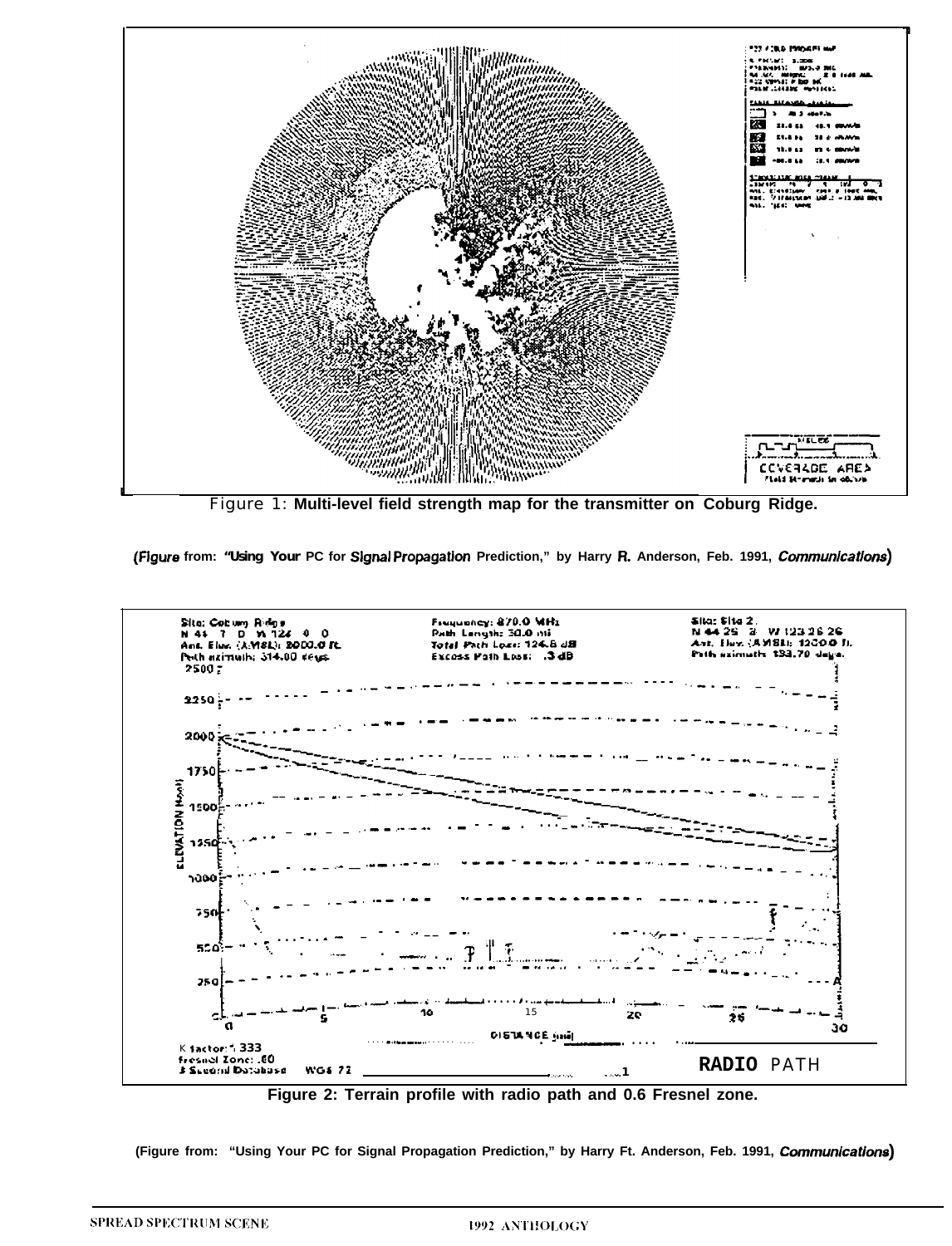### *INTRODUCTION TO SPREAD SPECTRUM*

**by** R. H. Roberts

**Second installment of a forthcoming book by the SSS publisher.**

### **Chapter 1 -- Basics /Continued)**

**Chirp systems --** Chirp systems are the only spread spectrum water that do not always employ a code quence to control their output ::nal spectra. Instead, a chirp ,.:nal is generated by shifting the .irrier over a range of frequencies  $\frac{1}{2}$  irom fl to f2 as shown in figure 1, in a linear (or some other known manner) during a fixed pulse period. This results in a pulsed FM signal whose bandwidth is limited only by a transmitter's physical ability. to shift a carrier frequency and by, the ability of a receiver to demodulate it.

he idea behind chirp signals is at the receiver can employ a ratched filter of a relatively simple design to reassemble the time dispersed signal in such a way that ii adds coherently and thus provides an improvement in signal to noise ratio.

Hybrid systems -- Spread spectrum systems made up of combinations of the direct sequence, frequency hopping, and chirp sy,stems are also practical and  $r_{\text{grav}}$  been used in various configurations to exploit the properties available. Time division multiplexing, or time hopping, is also applied in spread spectrum systems to great advantage where a number of users must access a single link.

Advantages of Spread Spectrum Techniques -- Spread spectrum signalling techniques offer a



Figure **1: Chirp Spread Spectrum Signals. Chirp SS may not use a spreading code as such, it typically uses a pre-determined non-random chirp pattern, however.**

combination of advantages not available in any other way of communicating:

.Sclective addressing capability Code division multiplexing .Low density output signals .Inherent message privacy/security .High resolution range measurement .Interference rejection

Selective addressing is possible through use of the modulating code sequences to recognize a particular signal. Assignment of a particular code to a given receiver would allow it to be contacted only by a transmitter which is using that code to modulate its signal. With different codes assigned to all of the receivers in a network, a transmitter can select any one receiver for communication by simply transmitting that receiver's code; only that receiver will receive the message.

Code division multiplexing is similar, in that a number of transmitters and receivers can operate on the same frequency at the same time by employing different codes. Either continuous transmission or time division is facilitated, since the synchronization inherent to transmission and reception of spread spectrum signals provides an excellent time base for on and off timing.

Low spectral power density transmitted signals are advantageous for prevention of interference to other systems as well as to provide a low probability of intercept. The low spectral power density of spread spectrum signals is an inherent property which exists because of the bandwidth expansion. In a direct sequence system, for instance, where the spectrum spreading code is at a 20 Mbps rate, the transmitted output is at least 24 MHz wide (at the 3 dB points) and the transmitter's power is spread over this bandwidth. In that 24 MHz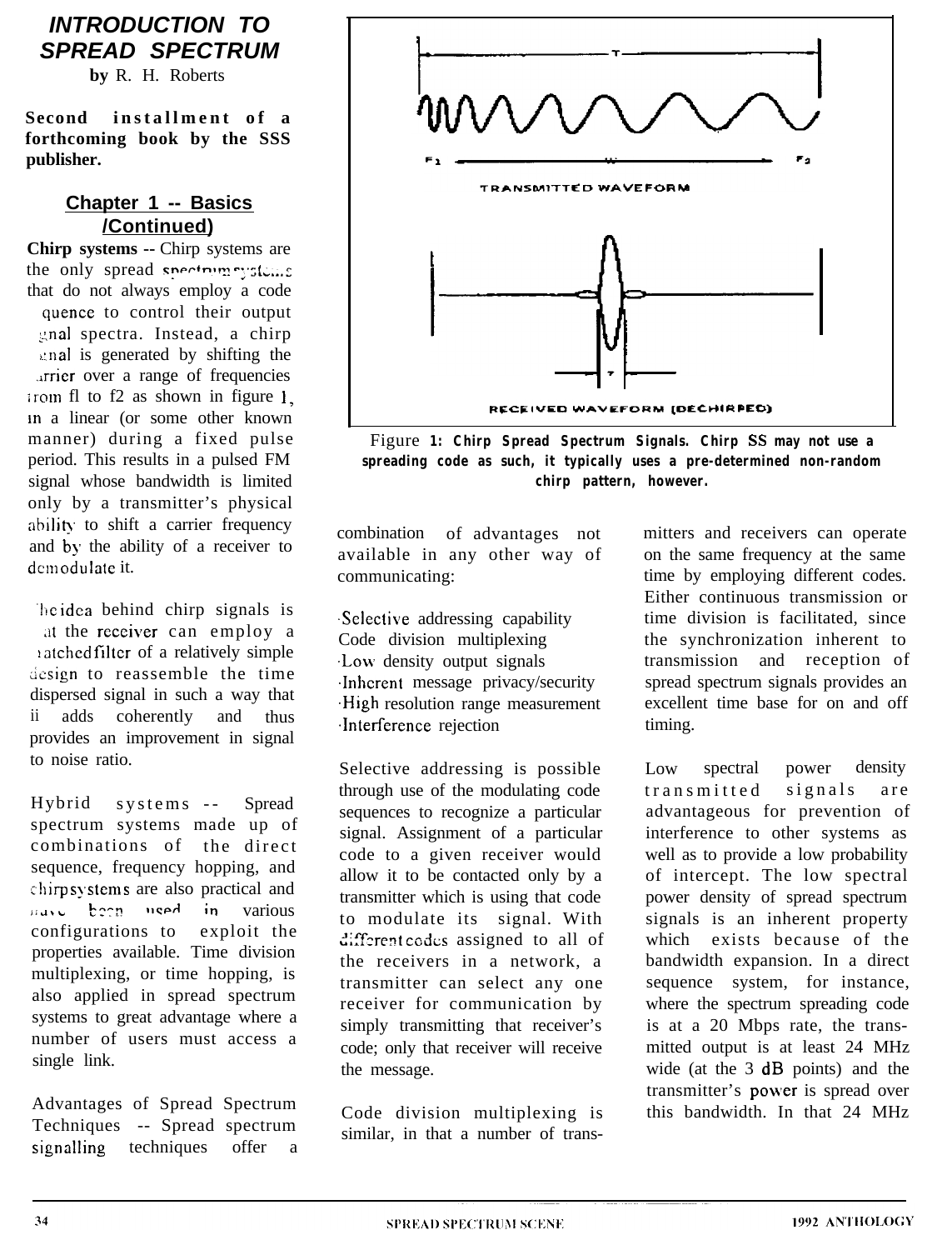band, a 1 W transmitter could output a spectral power density of approximately .416 UW per Hertz. To a narrow band receiver with a 50 kHz bandwidth, this 1 W signal would have less effect than a 20 mW transmitter of anything less than 50 kHz bandwidth. In addition, a spread spectrum output signal appears to be incoherent and is therefore often less objectionable, than a narrow band signal.

Message privacy is inherent in spread spectrum signals because of their coded transmission fomiat. Of course, the degree of privacy, or security, is a function of the codes used. Spread spectrum systems have been constructed to employ every kind of code from the relatively simple linear maximal length shift registers to the truly secure nonlinear encryption types.

Spread spectrum signals of the direct sequence type excel in their capability to provide high resolution range measurements. Again, this property is due to the high speed codes used for modulation. Since synchronizing a spread spectrum receiver depends on the receiver matching its code reference to the signal it receives to within one bit (typically, a spread spectrum receiver's code will be matched to the incoming signal's code to within one tenth or less of a bit), then the intrinsic resolution capability of the signal is not worse than the range which corresponds to a bit period. Given that same system with a 10 megabits per second code, the range between transmitter and receiver can easily be measured to within 100 nanoseconds, or 100 feet, and little difficulty is found in narrowing the resolution to 10 feet or less. An added advantage of spread spectrum systems in the range area is that their range resolution is

minimally affected by range. That is, a spread spectrum ranging system that provides 25 feet basic resolution capability at 7 miles will also provide that same resolution capability at 150 miles. Direct sequence ranging techniques have been more than proven on deep space probes, where they provide accurate tracking for space probes millions of miles away. In addition, spread spectrum ranging has been employed in high performance aircraft where accurate tracking has been demonstrated at several hundred mile ranges with a 2 watt transmitter power level.

Spread spectrum systems provide an interference rejection capability that cannot be matched in any other way. Both deliberate and unintentional interference are rejected by a spread spectrum receiver, up to some maximum which is known as the "jamming margin" for that receiver. This jamming margin is also a function of the code sequence rate (in a direct sequence system) or the number of frequency channels available (in a frequency hopper). A chirp system's jamming margin is set by the frequency band it covers during its pulse time, or may be better expressed by its compression ratio. Chirp systems have received a great deal more attention in radar systems, to provide better transmitter power efficiency and range resolution, than in communications systems for interference rejection.

**Process Gain --** Interference rejection, selective addressing, and code division multiplexing occur as a result of the spectrum spreading and consequent despreading necessary to the operation of a spread spectrum receiver. In a particular system, the ratio of the spread or transmitted band width to

the bandwidth of the information sent is called the "process gain" of that system. For a system in which the transmitted signal bandwidth is 20 MHz and the baseband is 10 kHz, process gain would be 10 log  $((2 \times 10^7)/10^4) = 33$  dB. This system would offer a 33 **dB** improvement in the signal to noise ratio between its receiver's RF input and its baseband output, less whatever might be lost in imperfect implementation.

**Jamming Margin --** Jamming margin is determined by a system's process gain acceptable output signal to noise ratio, and implementation losses. This margin, called J/S margin, is the amount of interference that a receiver can withstand while operating and producing an acceptable output signal to noise ratio. For the above system, which has a 33 dB process gain, if the minimum acceptable output signal to noise ratio is 10 dB and implementation losses are 2 dB, then the jamming margin is  $33-12 = 21$  dB.

A 21 dB jamming margin would permit a receiver to operate in an environment in which its desired signal is 121 times smaller than the interference at its input. Expressed another way, an interfering transmitter can have 121 times more power output than the desired signal's transmitter before it affects the receiver's operation.

The security, anti-interference, multiple access, and high range resolution capabilities of direct sequence spread spectrum (DSSS) signals and systems make their use almost mandatory for today's demanding digital communications systems that must operate in an extremely crowded and interference ridden RF environment.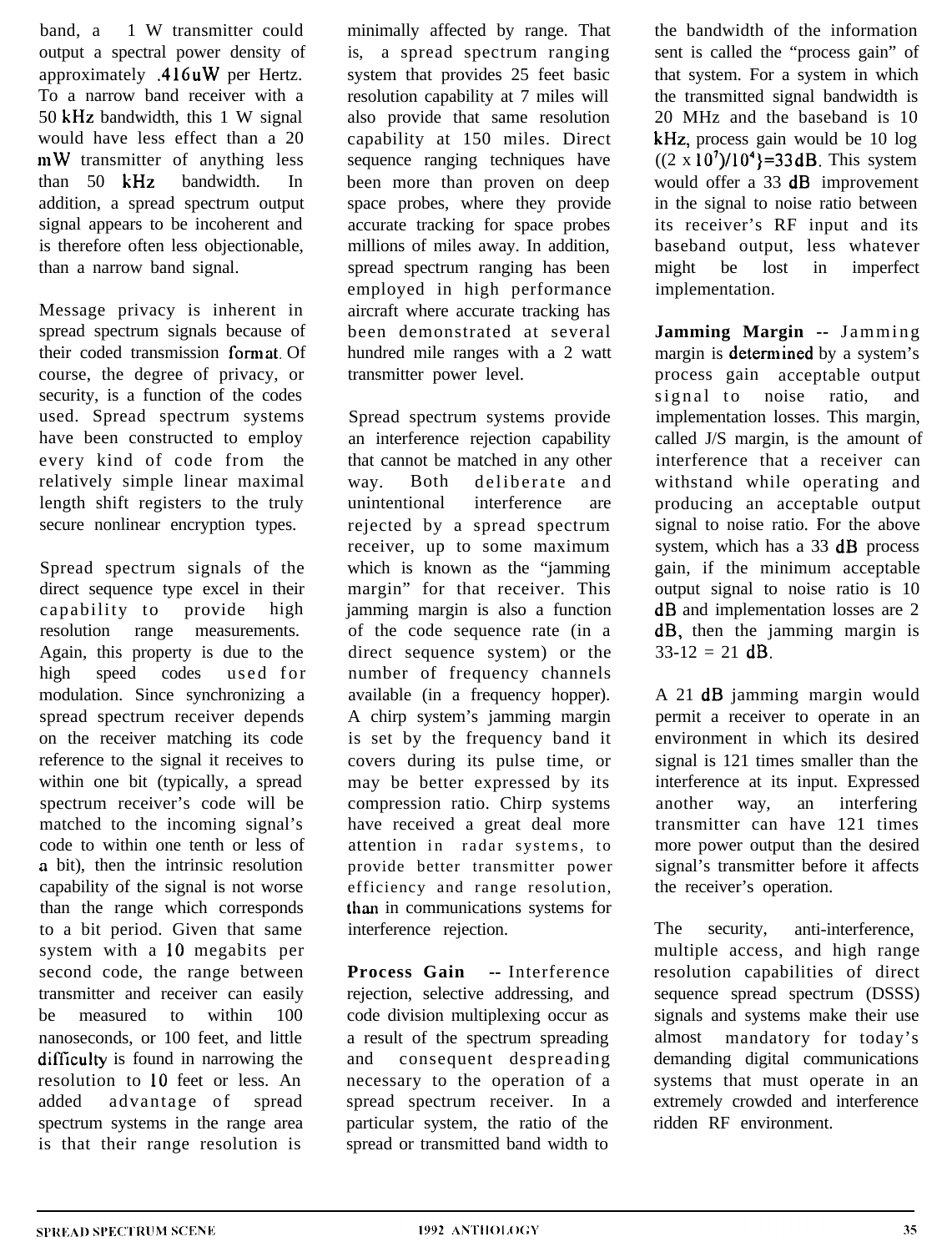# **Build Your Own SS STA Transceiver (Part 1)**

How would you like to get your hands on a Direct Sequence Spread Spectrum transceiver designed to operate under the new amateur radio Spread Spectrum STA from the FCC? Here's **your** chance. In this series of articles we will present a new and original design of a small light weight, low power, simple transceiver that operates on 6 meters at the 100 milliwatt power level **or** on 10 meters at a 10 milliwatt power level for usc with VHF/UHF transverters.

This new design designated STA-I will be available in kit form on 2 **or 3** small (about 2" by 5") PC boards. The design is currently in the breadboard and de-bug stages. It will be prototyped, tested and ready **for yoii :c start** assembly and operation on  $SS$  by the middle of summer.

Looking at figures 1 and 2 on the next page gives you a general idea of the simplicity involved in this design. We **are** keeping it absolutely as simple as possible. However, the transceiver will be able to operate with digital data at serial, RS-232 baud rates of 1200, 9600 and 19200. It will also be capable of narrowband FM audio (for ID'ing, as required by the FCC) as well as spread spectrum over analog FM. Another voice mode option will be digital continuously variable slope delta modulation (CVSD). Finally, higher speed TCP/IP at HDLC peeds of 38.4 kBits per second will be .<luded with the basic transceiver pabilities.

If the digital modes of operation the STA-I will normally be used with an outboard terminal node controller (TNC) - - this is not absolutely necessary, however. The radio will be capable of direct connection to a serial port of a PC **or laptop** and can be used with external software like Procomm and whatever data protocols the user may want to experiment with. Given this short introduction to the STA-I, **we** now describe how the unit will operate.



The sketch above shows the expected output frequency spectrum of the STA-1 transceiver. After a lot of thought, experimentation and **soul** searching by the author, transmitted reference direct sequence spread spectrum was selected as the simplest, cheapest and most efficient modulation for this application. Other SS modulation types make better use of transmit power **o r** receiver signal to noise ratio -- but all of them require much more complication in receiver and transmitter circuitry. When you send two PN coded signals, simultaneously using one carrier just to send the PN code and the other carrier for the data EXOR'ed with the PN code, the result is called transmitted reference. This approach is "self-synchronizing" -- that is, no special correlator **or** matched filter *or* expensive custom ASIC chip is required to de-spread the received signal. PN demodulation is achieved instantly with transmitted reference, because both the data signal and PN reference signal are available all the time and undergo almost identical RF channel disturbances.

Transmitted reference spread spectrum has been used, in different form, in the past by hams -- see the ARRL *Spread Syrc~. K,W* Sourcebook, where a local broadcast station was used as the timing reference for an SS link. The new t\vist used here is that **you** split **your** radiated power in half, by frequency multiplexing the two signal components. Half of **your** power is used to send the PN and data signal. The other half of **your** transmitted power is "wasted" sending the synchronizing information on the PN only reference channel. The "waste" of half **your** transmit energy is what so greatly simplifies the SS receiver circuitry in the STA- 1.

The STA-I design shown on the facing pages in block diagram form will use an embedded control microprocessor for all of the required control functions. The microprocessor and the control lines are not shown in these functional block diagrams, to simplify the presentation of new ideas. Much more complete details including schematics, parts lists and photographs of working hardware will be available next month.

Table 1 below highlights some of the detailed information about the STA-I design. Remember that the STA-I will be available in two versions: one for 10 meter output for use with VHF **or** UHF transverters and another version for direct output at 6 meters. By using common circuitry for both STA-1 versions, we are able to greatly simplify circuit board layout and keep kit costs low. **Continued on Page 18**

### **TABLE 1**

STA-1 **Optional Frequencies and Parameters (refer to pg. 15 -- Figs. 1 and 2)**

| Transmitter      |                      |                    |  |  |  |  |  |  |  |  |  |
|------------------|----------------------|--------------------|--|--|--|--|--|--|--|--|--|
| Version          | F1                   | F2                 |  |  |  |  |  |  |  |  |  |
| 6 <b>hleters</b> | 52.5 MHz 53.75 MHz   |                    |  |  |  |  |  |  |  |  |  |
| 10 Meters        | 28.25 MHz 29.5 MHz   |                    |  |  |  |  |  |  |  |  |  |
|                  | R eceiver            |                    |  |  |  |  |  |  |  |  |  |
|                  | Version<br>F LO      |                    |  |  |  |  |  |  |  |  |  |
|                  | 6 Meters -           | 48 MH <sub>z</sub> |  |  |  |  |  |  |  |  |  |
|                  | 10 hleters           | 24 MH <sub>2</sub> |  |  |  |  |  |  |  |  |  |
| Version          | F3                   | F4                 |  |  |  |  |  |  |  |  |  |
| 6 <b>hleters</b> | $4.5 \,\mathrm{MHz}$ | 5.75 MHz           |  |  |  |  |  |  |  |  |  |
| $10$ Meters      | 4.25 MHz 5.5 MHz     |                    |  |  |  |  |  |  |  |  |  |
|                  | Evetom               |                    |  |  |  |  |  |  |  |  |  |

| System     |             |
|------------|-------------|
| F PN (kHz) | $PG$ $(dB)$ |
| 308        | 24          |
| 296        | 149         |
| 288        | 11.8        |
| 268        | 85          |
|            |             |

**Exact prices have not been set for the kifs yet we hope to offer the complete kit for less than \$250.00.**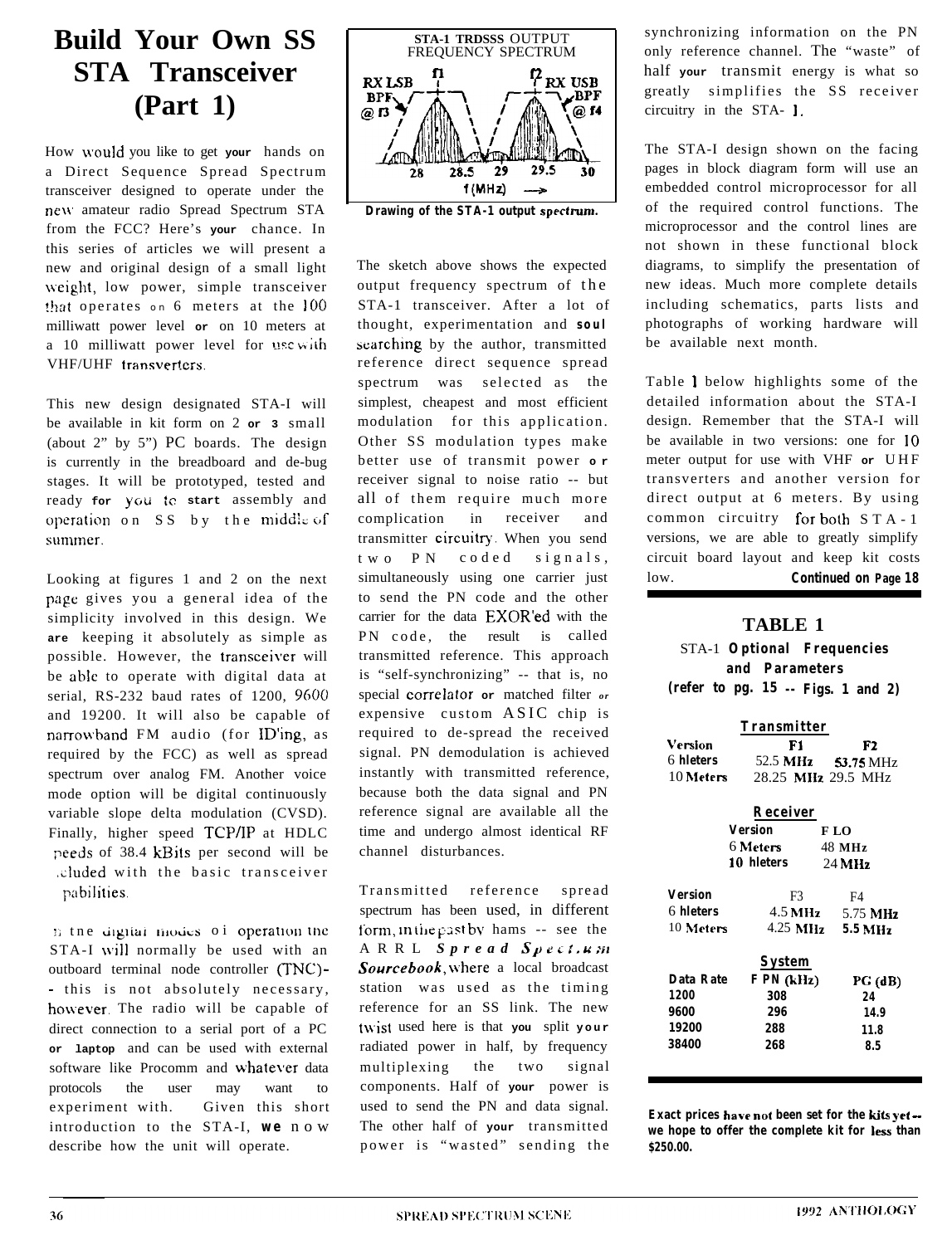

Figure 1: SS STA Transceiver -- TX Section Functional Block Diagram. This transmitter section generates the waveform shown on page 14.



Figure 2: SS STA Transceiver -- Receiver Section Functional Block Diagram. This receiver demodulates the waveform of page 14.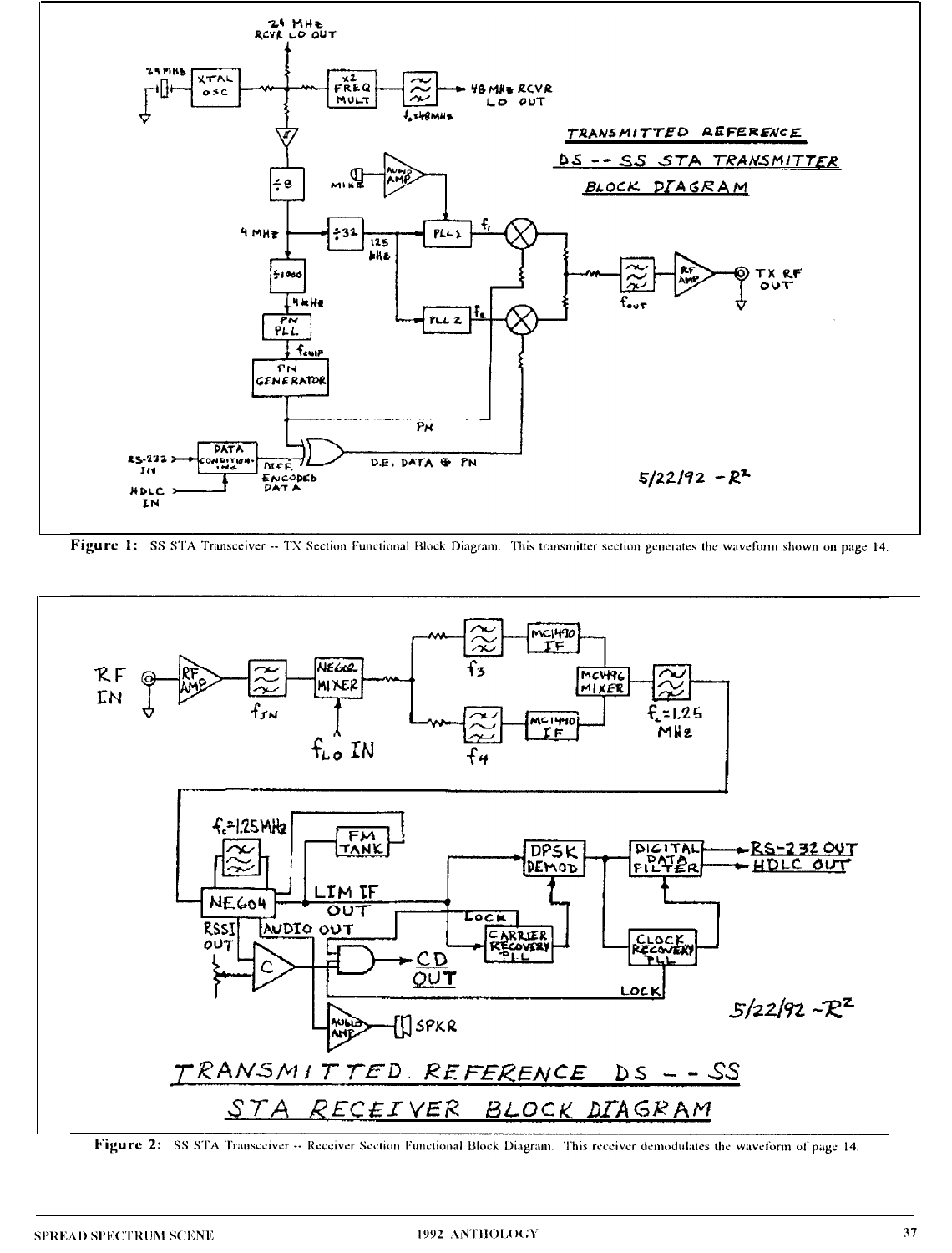### New Products



### **April Instruments 8002 Signal Generator**

c model 8002 from April astrument is a handheld, programmable, microwave signal generator. The unit covers 2-10 GHz in 1 MHz increments with a guaranteed output power of  $+10$  dBm. Phase noise at a 20 KHz offset from the carrier is -80 dBc with -90 dBc typical. An FM modulation input allows FM rates from DC to 200 KHz and deviations from 0 to 20 MHz. Spurious output is typically less than - 60 dBc.

Programming is via a TTL compatible, parallel BCD data bus. Full band switching speed may be set to 350 or 25 milliseconds; the slower speed providing better phase noise ..rfomrance. The 8002 requires less an 10 watts AC power. It measures ,i?, 2.52" H by 5.57" W by 7.45" L and weighs 2.6 lbs. Price is \$3,995 and availability is 30 days. For additional information, contact April Instrument, PO Box 62046, Sunnyvale, CA 94088, TEL (415) 964-8379, FAX (415) 965-3711.

### **SIGNAL TECHNOLOGY CORPORATION ACQUIRES KELTEC FLORIDA**

Wevmouth. MA (April 15, 1992) -- Signal Technology Corporation of Weymouth, MA and Sunnyvale, CA, has acquired the business and substantially all of the assets of Keltec Florida, Inc., a subsidiary of Amstar Corporation, located in Fort Walton Beach, Florida, as announced today by Signal Technology's CEO, Dale L. Peterson. The acquisition was made by a subsidiary of Signal Technology which will operate under the name ST Keltec Corp. and will remain in Fort Walton Beach.

Keltec Florida is a leading manufacturer of custom-built electronic products for the defense industry. These include power supplies for surveillance, display and electronics countermeasures systems, plus TWT amplifiers for instrumentation and satellite applications. Keltec manufactures electronics which are employed in airborne, shipboard, satellite support, and ground-based environments throughout the world.

Signal Technology companies are leading producers of radio frequency and microwave components and subsystems for defense, international and commercial applications which require precision frequency management. The other Signal Technology companies are ST Olektron Corp. of Beverly, MA, ST Microsonics Corp. of Weymouth, MA, ST Microwave Corp., Arizona Operations, located in Chandler, Arizona and ST Microwave Corp., California Operations, located in Sunnyvale, California.

Contact: Robert E. Sliney, Jr., Signal Technology Corp. at (617) 3378823.

### **Eeginner's Eox**

**Direct Sequence Spread Spectrum Basics**

| E |                   | $((\sin x)/x)^2$ | n | fc |         |        |              |
|---|-------------------|------------------|---|----|---------|--------|--------------|
|   | $\vec{c}$<br>3/Tc | 5                | ನ |    | 5<br>੍ਰ | 5<br>ゝ | 5<br>メコ<br>Ò |

**The figure above shows the spectral shape of a direct sequence SS signal. The basic spectrum shape is called (SIN(r)**  $(\chi)^2$ . There are actually lines in **the spectrum at a spacing equal to the data rate. Only the signal's envelope is shown here. The width of the spectrum is directly related to the "CHIP" rate, Tc, (1 over the PN Clock frequency). The first sidelobes are 13 dB down compared to the main lobe. The block diagram below shows a very simple direct sequence transmitter.**

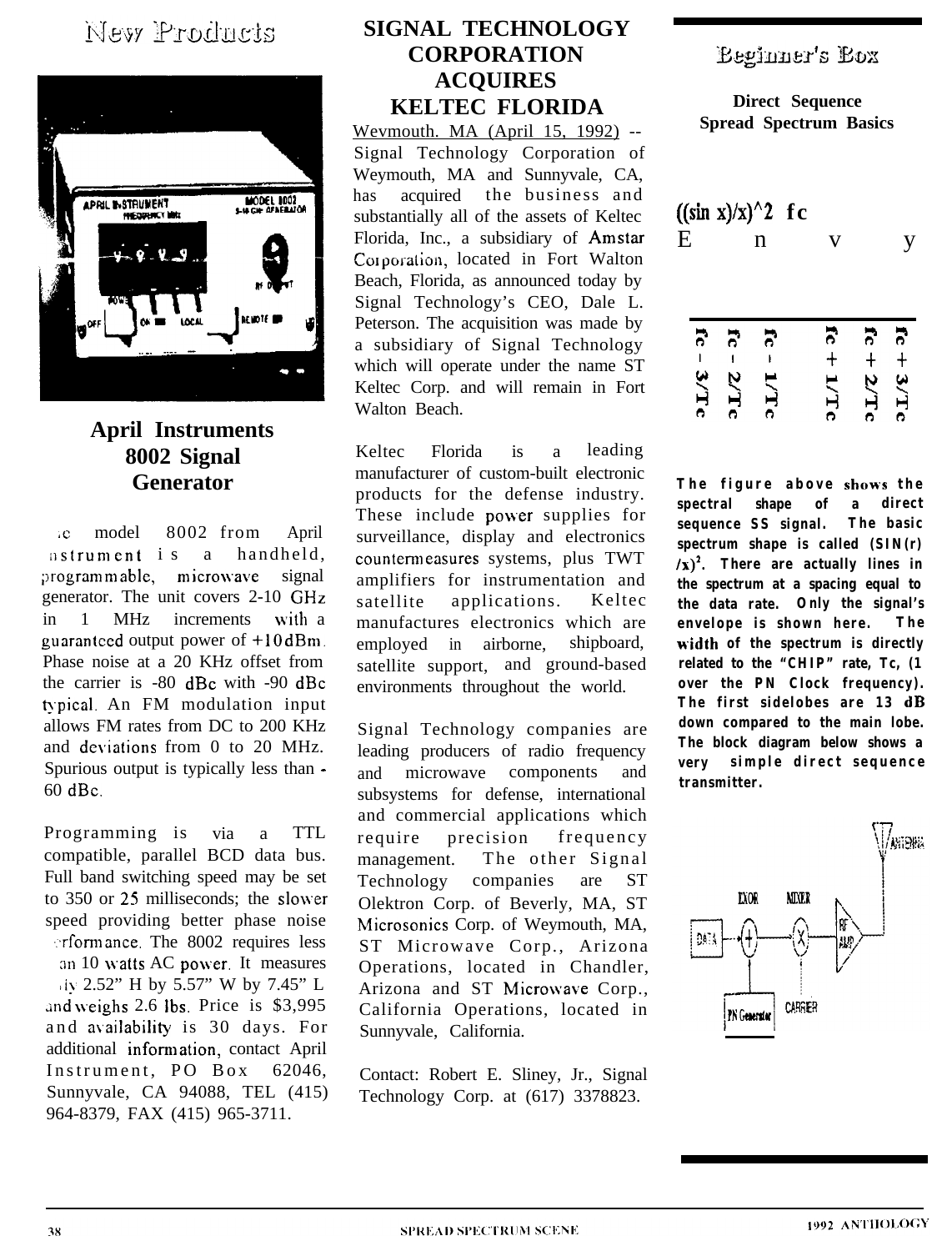#### STA. from pg. 5 SERVICE

"97.311 $(d)(1)$  will be used as a 'generating function. Spreading codes will be selected from continuous segments of bits produced in the output of the generating function based on their suitability to provide uniformly distributed spectral density, code orthagonality and maximal coding gain. Each spreading code will represent one symbol in the data to be transmitted. Only the selected spreading codes will be transmitted, and each will be transmitted in its entirety.

"DSSS generators using SAW devices with fixed spreading codes not related to the m-sequences specified in paragraph 97.3 1  $l$ (d)(l) will also be used.

"Frequencyhoppingmay be evaluated as a means for further distributing the transmitted energy.

"Frequency synthesized homodyne and single heterodyne transceivers will be evaluated on each of the frequency bands proposed, time and resources permitting. Test units will also be made available for FCC monitoring if so requested.

"The purpose of the tests is to experiment with spread spectrum transmission, reception and processing techniques.

"Objectives:

"Specific objectives of the STA are

to:

"(1) assess the strengths and weaknesses of the proposed systems;

"(2) evaluate the potential of spread spectrum overlay on conventional FM systems; "WAIVERS REQUESTED

"(3) determine interference impact, if any, to existing users;

"(4) evaluate immunity to intersymbol interference due to multipath propagation;

"(5) evaluate potential for improved spectrum utilization;

"(6) evaluate performance improvement claimed for CDMA; and

"(7) gain operational experience.

#### "DATES AND TIMES OF OPERATION

"The applicants request that operation under the STA commence immediately upon the granting of authority by the Commission, and that such authority be pennitted for one year, with leave to renew the STA.

"All stations are licensed in the amateur service, and all licensees hold a minimum of a Technician class license.

#### "LOCATIONS

"The locations of the stations shall be from the fixed station location listed in the station licenses of the applicants, plus any such portable operation as would be permitted under ordinary amateur operation.

#### "NUMBER OF TRANSMITTERS

"Each station will use one transmitter per frequency band in use.

#### "OPERATING FREQUENCIES

"Operating frequencies will be as follows: SO-54 MHz, 144-148 MHz, 222-225 MHz, 420-450 MHz, 902-928 MHz, 1240-1300 MHz and 2390-2450 MHz.

#### "OUTPUT POWER OF TRANSMITTERS

"Purpose: "The maximum power will not exceed 100 watts.

> "TYPE OF EMISSION "Spread spectrum emissions are to be used.

#### "DESCRIPTION OF ANTENNA

"No special waiver of rules is required. Antennas expected to be used are dipoles, collinear arrays and Yagi arrays with gains of 0 to 12  $dB_i$ , at heights up to 30 meters above ground.

"Waivers of the following sections of the rules are requested:

"97.305(c) Column entitled "Emission types authorized' is requested to be waived in order to transmit emission type SS in the bands 6 m, 2 m and 1.25 m.

"97.3 1 l(c) is requested to be waived to lilt the prohibition against hybrid SS transmissions.

"97.3 1 l(d) is requested to be waived to **permit** the use of other spreading codes.

#### "SUMMARY

"The undersigned on behalf of the group **of experimenters** respectfully requests that the Commission grant this request for special temporary authority. If you have any questions or need additional information, please contact the undersigned.

"CLASS OF STATIONS AND RADIO "Sincerely

#### "ANNEX

#### "Declaration of Participant

"I desire to participate in the spread spectrum temporary authority described herein:

**"Name:** "Call sign: "License class: "Address: "Daytime telephone: "Evening telephone: "Signature:

If you want to participate in any way in this STA you must send Mr. Buaas a facsimile of the declaration above with the information requested and your signature. Bob also requests that each participant include a short description of the experiment(s) proposed, resuilts expected and ID'ing method to be used. Please use a format similar to the paragraph headings of the STA request itself. The major obligation of each participant is to provide Mr. Buaas and the FCC a final report at the end of the STA's year of operation. Bob has promised to update the list of STA participants to the FCC monthly. Remember, if you want to build the STA-I kit and operate it on the ham bands of  $6M$ . 2M or  $11/4$  M you must first get official FCC recognition as an STA participant. *Lust minute note: Bob Uuuus, K6KGS suys the STA grunts everything they asked for!*

### **Want to Get on the air using Spread Spectrum?**

#### Then, please turn buck **lo pugc 14 you'll see how to build ahe ST&l &ma SS STA Transettiver.**

The complete STA-1 kit will be available mid-summer. 1992. In the meantime look for complete construction details In the pages of SSS in coming months.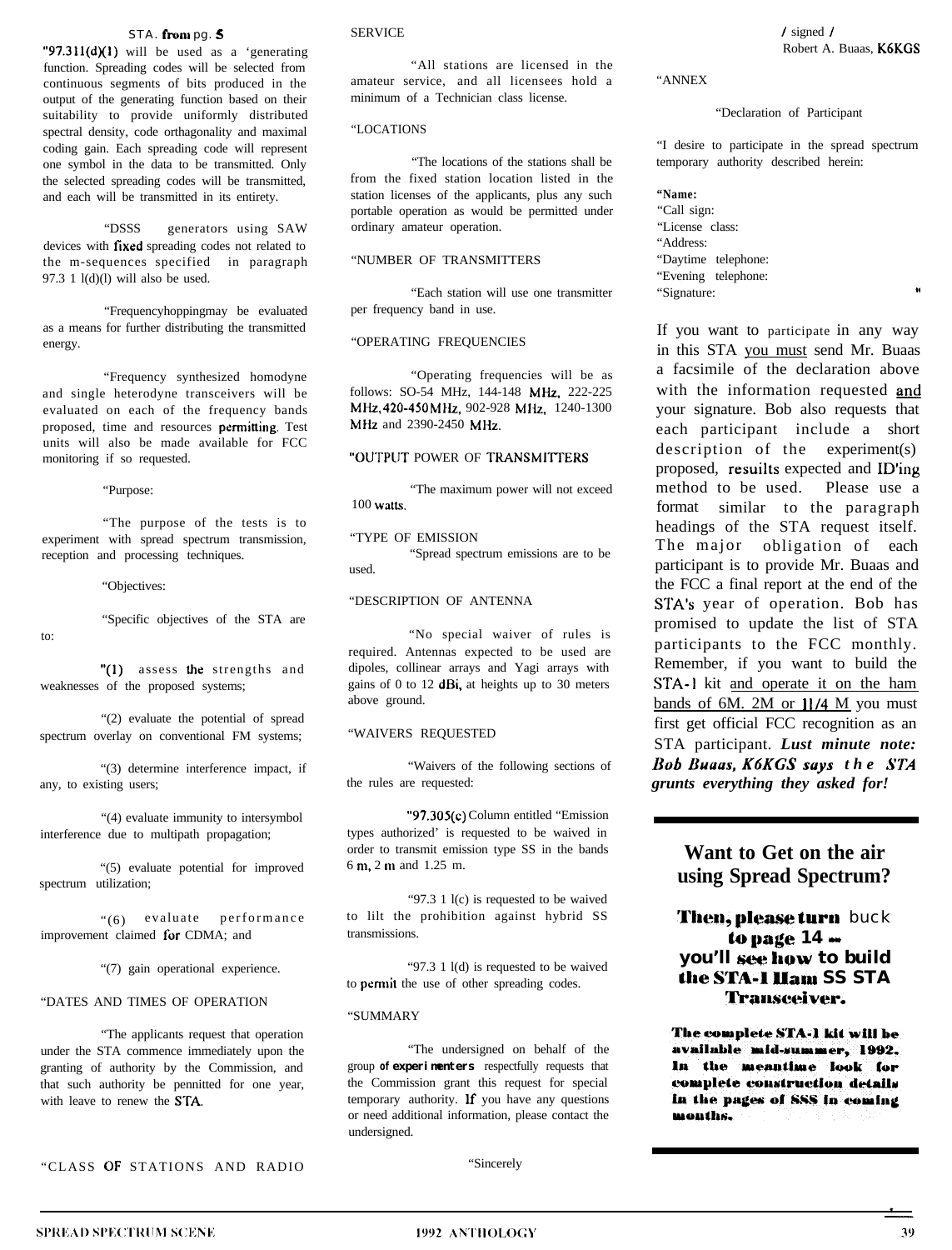Build **Your Own SS STA Scvr from page 1 4**

### **TRDSSS Fundamentals**

Many readers may not be as familiar as they'd like with the fundamentals of transmitted reference direct sequence spread spectrum, let alone spread spectrum in general, so the following short background information is provided.

If you look at the text and figure box on page 16, entitled "Beginner's Box -- Direct Sequence Spread Spectrum Basics," you will see a graphical introduction to direct sequence. Direct sequence spread spectrum differs from frequency hop spread spectrum (which most people seem to intuitively understand) in a very fundamental way. Frequency hop modulation accommodates any form of baseband data or voice modulation. The frequency hop process is an indirect fonn of modulation -- only the transmitted carrier center frequency is changed by the frequency hop modulation process. Frequency hop (FH) does not alter the modulation waveform of the signal in any way!

Direct sequence (DS), on the other hand, radically alters the spread spectrum signal's apparent modulation -- it seeks to obliterate it! This DS modulation covering process is the actual mechanism for "spreading" the DS signal. Most DS modulations use digital forms of baseband modulation (data, voice or other information to be transmitted by DS is converted to simple " $l's''$  and " $O's$ "). The use of digital baseband (low frequency -unmodulated -- what you see on a low frequency scope when you view the RS-232 input to a modem) data enables a direct sequence spread spectrum radio/modem to simply EXOR incoming data with a higher speed PN (Pseudo Noise) code. The EXOR process is what actually "spreads" (and tends to hide the baseband infonnation) the signal to its wideband form.

The higher the ratio of PN generator's clock frequency to the digital data (sampling) clock, the more spread spectrum processing gain the DS signal

has and the more hidden is the baseband information. The "art" of hiding the baseband information requires several things -- long, very random PN codes; data bit scrambling to eliminate discrete spectral lines when the information contains long strings of" l's", "O's" or other repetitive patterns; and careful signal and modulation filtering. It is not our purpose, here, to dwell *on* LPI (low probability of intercept) wavefonn design, we just want to point out what can be done. A "spread" signal is not only hidden, it is has a lower spectral power density, in watts per hertz of transmitted bandwidth than the original information signal. Lower power density makes a signal less likely to interfere with narrowband signals and less likely to be detected by an unintended receiver.

DS signals seem to have some interesting and unique properties -they were designed to be that way. DS modulation of the carrier frequency is easily accomplished in a balanced mixer or an EXOR where the transmitted carrier frequency is "multiplied" by the composite [PN EXOR Data] signal. The output of this mixing operation produces double sideband suppressed carrier (DSB-SC) AM of the RF carrier -- also called digita: Binary Phase Shift Keying (BPSK), because the PN signal causes 180 degree phase changes of the data bits with every transition of the PN stream. Since both the data and PN bit streams are digital it is easy to synthronize the PN and data clocks in a **DS** transmitter. It is generally assumed that there is a simple integer m I nber of PN bits (called PN "chips" -\_ ts opposed to data "bits") for every single data bit transmitted by a DS transmitter. This PN and data clock synchronization makes it easier for the receiver to lock onto and track the DS signals it receives in the most efficient (coherently or synchronously processed) way. If the receiver did not use the synchronization of PN and data clocks, signal processing losses of several dB can be incurred and many clocks, signal processing losses<br>several dB can be incurred and m<br>be the presenties of DS can not  $exp<sub>10</sub>$ 

So much for regular direct sequence, **you** may now ask what the heck is TRDSSS anyway? Robert C. Dixon, in his text &read Spectrum Systems, describes transmitted reference direct sequence spread spectrum very succinctly:

#### **"Transmltted-Reference Methods**

**"When a receiving system musl be the simplest possible, a transmitted reference may be used for initial syuch acquisition, tracking, or both. Transmitted reference receivers employ no code sequence or other local reference generator. Instead the coded reference is generated at the transmitter and transmitted at the same time as the intended information bearing signal. Both frequency hopping and direct sequence systems are amenable to transmitted reference methods. . . .**

**<sup>11</sup> The operation of a transmitted reference receiver is precisely the same as that of any other receiver using an offset local reference signal. The difl'crcnce is that the local reference is generated in the transmitter and sent to the** receiver along with the signal to be demodulated. Their carrier frequencies are offset by an amount **equal to the first IF in the receiver. and when mixed, a correlated IF signal is produced.**

**Transmitting the reference is obviously advantageous when the receiver must be limitrd in cost, wright, or size because there is no need for a code sequence generator. search or tracking circuits, or any of the code-related mechanisms. Of course, if the reference is transmitted only to achieve rapid synch acquisition with a subsequent switch to normal direct sequence or frequency hopping demodulation, we must also still include these subsystems.**

**" If the transmitted reference technique is to be employed when interference or active jamming is a threat, some other synch provision may be necessary. Otherwise any two identical signals offset by the amount of the IF would product** false synchronization in the post correlation **circuits. One method of protecting the IF in this situation would be lo frequency hop we of the signals transmitted, which would require the receiver IF to hop with the same frequency pattern, or a frequency hopping local oscillator would be needed to act as a local reference for the 'frequency hopping subsignal'. In either case the synchronization time would be increased to**

### **Call for Technical Articles**

**sss ueeds material** for future publication relating to SS, RF, **uuleuuus ur soflware. Drop us a note If you can help wllh some new** material.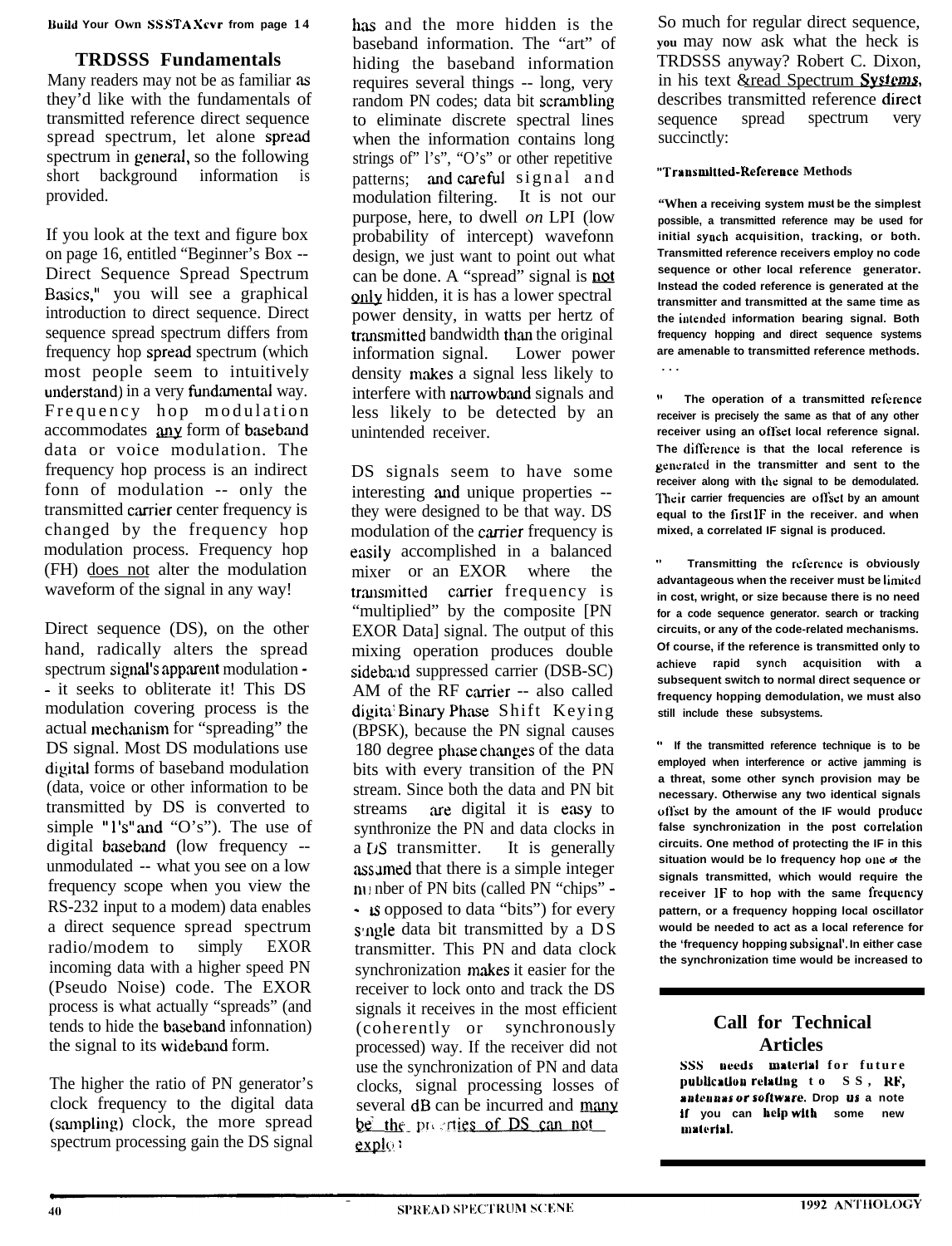**account for frequency hop syuch acquisition.**

**" Oue other disadvantage exists, and this is that uoise introduced in the refereuce due to beiug transmitted through the link (rather thau locally generated) degrades the receiving system. When iuterference appears at both desired aud** reference-signal frequencies, correlator output **products are produced which fall into the IF baud, thus also degrading signal demodulation."**

*So* TRDSSS is not without warts! The STA-I, however, provides a simple, inexpensive introductory vehicle to getting on the air with some form of spread spectrum. After the reader has built, tested and operated the STA-I for a while he can think about upgrading its circuitry to do "real" direct sequence.

We think a lot can be learned from the STA-I. For anyone who needs an introduction to modem digital data communications, the STA- 1 provides the equivalent of a one semester lab course in hands-on learning. The operation of the STA-1 on the air (or even into attenuators/dummy loads, to keep from radiating, if you don't have a Ham license) provides insight into the performance of SS.

If there is sufficient reader interest we will publish suggestions for improvements, suggested experiments with and even plans for enhancement of the basic STA-I design. We hope that our readers enjoy this series of

construction articles whether they build an STA-I kit or not. If Ham radio is to survive into the 21 st century, hams must not only upgrade their skills -- they must join up with today's technology. Forget your 1970's 1200 Bps Packet, narrow band FM radio -- if you don't, some commercial entity (probably using SS) will most likely take over your favorite repeater frequency, packet BBS or your whole favorite band. What will you do -- try SS and join the 2 1 **st century or what?**

### **Please let us know what You think about the STA-1 construction project.**

### New Software Products

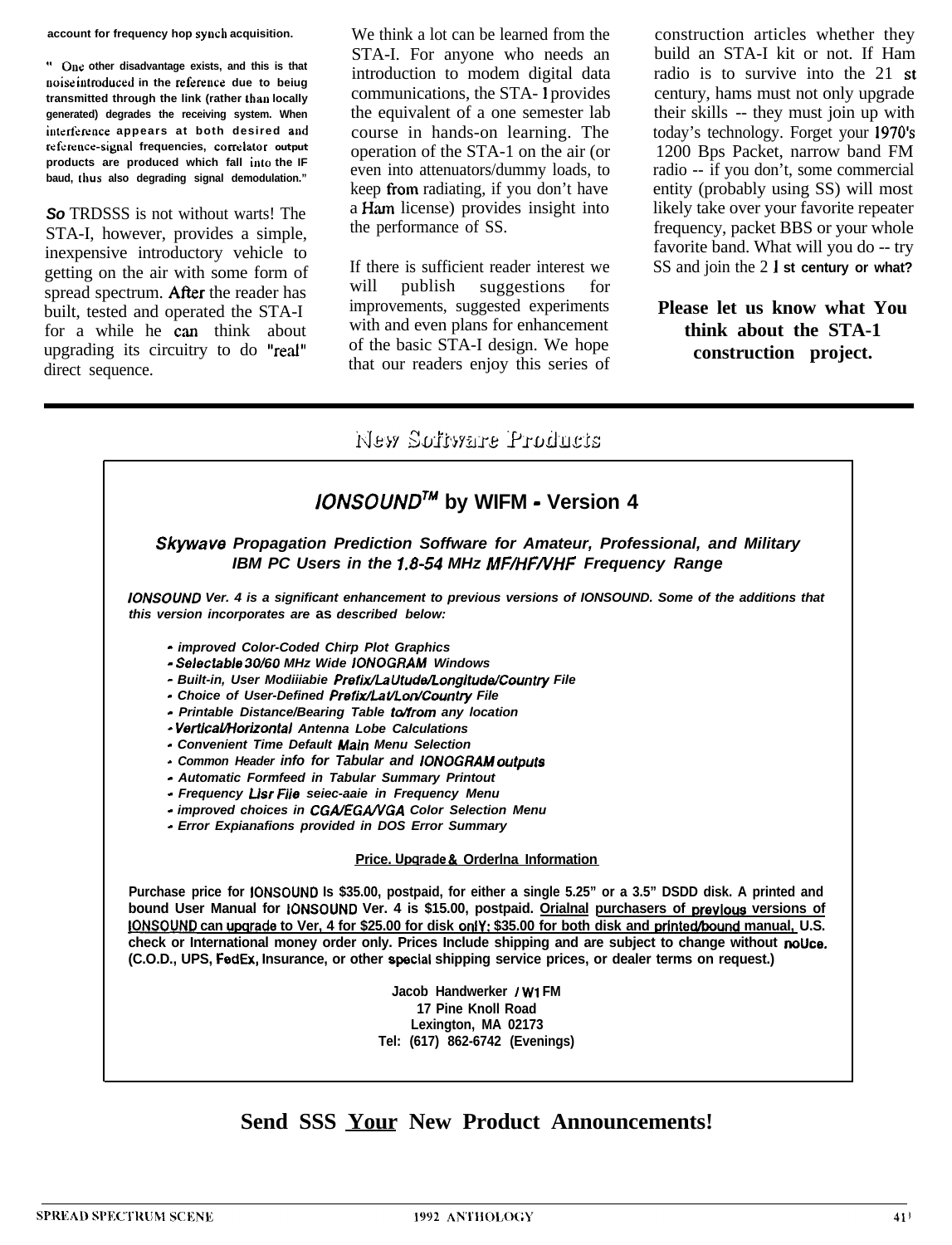This page contained only advertising and is now out of date!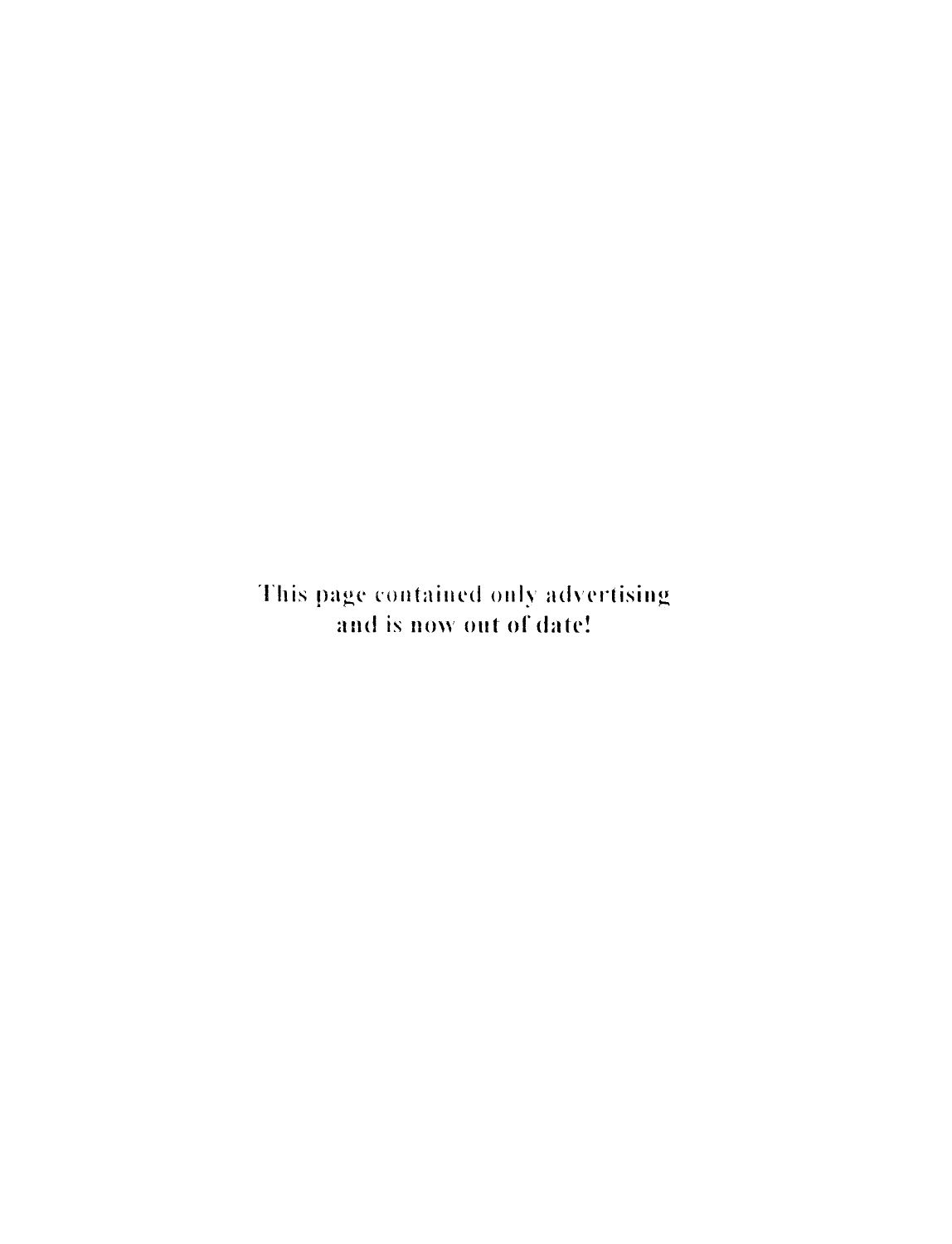This page contained only advertising and is now out of date!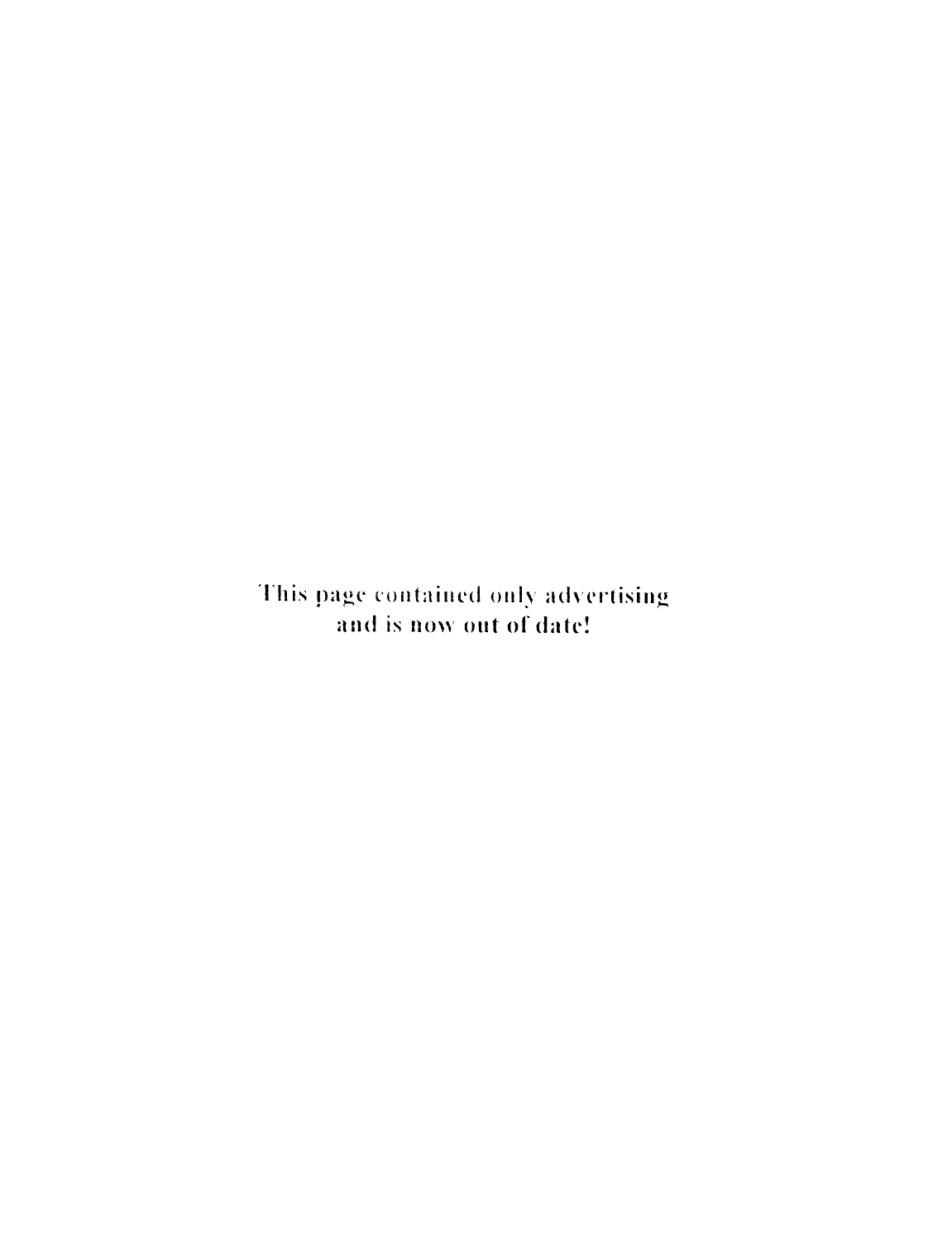This page contained only advertising and is now out of date!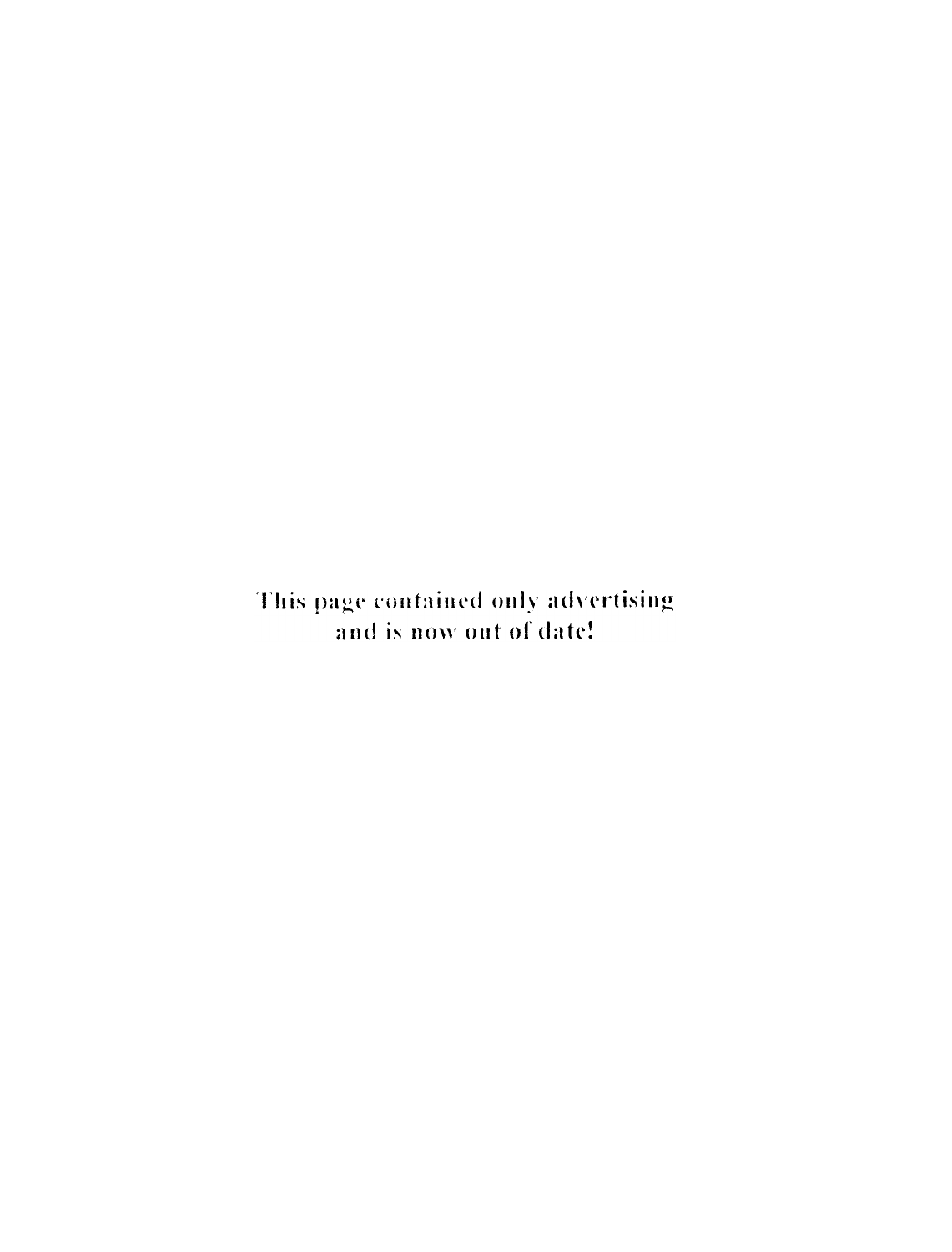### Metro Fech Consultants Executive Search Specialists

P. O. Box 2758, Jaguna Hills, CA 92654  $\frac{7}{4}$   $\frac{1}{4}$   $\frac{1}{4}$   $\frac{1}{4}$   $\frac{1}{4}$   $\frac{1}{4}$   $\frac{1}{4}$   $\frac{1}{4}$   $\frac{1}{4}$   $\frac{1}{4}$   $\frac{1}{4}$   $\frac{1}{4}$   $\frac{1}{4}$   $\frac{1}{4}$   $\frac{1}{4}$   $\frac{1}{4}$   $\frac{1}{4}$   $\frac{1}{4}$   $\frac{1}{4}$   $\frac{1}{4}$   $\frac{1}{4}$   $\frac{1}{4}$   $(714)$  45X-3663

John Kratz, President

#### **CALIFORNIA OPPORTUNITIES -- SAN JOSE AREA**

1. RF Transceiver Engineer -- To be involved in the design/development of wireless communications systems, utilizing spread spectrum technology for PCN. Requires previous RF/Microwave Component/Subsystem design experience to include low cost anns, oscillators, up/downconverters, synthesizers, LO and RF chains.

2. Digital/Data Communications Engineer -- Will design communications interface for wireless LANS. Knowledge of micro controllers (8061 or related) serial communications controllers, RS 485, synchronous/asynchronous communications and ethernet knowledge preferred.

3. Data Communications Software Engineer -- Knowledge of Intel 80C51, 152, 186 micros, synchronous, asyncronous communications for wireless PCNs.

4. Analog/Digital Design Engineer -- Involved in design of digital ECL, TTL, Logic, PLDs, PALs, PLLs and clock recovery circuits and microprocessor-based circuitry for digital microwave radio.

#### SOUTHERN CALIFORNIA AREA

1. Cellular Communications Systems Engineer -- To be involved in the design of portable cellular telephones. Knowledgeable in modulation techniques, RF Transceivers, ASIC integration, and digital signal processing.

2. Spread Spectrum Systems Engineer -- Utilize your knowledge of spread spectrum communications systems theory, TDMA, CDMA, FDMA, digital cellular and DSP in the design of wireless PCN.

3. RF IC Design Engineers -- Get involved in applying the latest techniques of monolithic circuit design to the growing field of commercial communications. Requires previous experience in design of GaAs MMICs/Silicon MMICs, HBT or Bi CMOS ICs/ChipSets in the frequency range from 900 MHz to 4 GHz. Commercial IC experience preferred.

The positions listed above vary in experience, education, and salary. Feel free to call for further details. AU fees are paid by client companies. MetroTech Consultants specializes in the following growth markets throughout the United States: Cellular, PCN, PCS, DBS, GPS, and VSAT systems.

If you are a company seeking top level talent within these specialties or an individual looking to know more about unique opportunities within your geographical area and expertise, feel free to call for a confidential interview or FAX your resume or requirements. Please call us for further information.

### **HELP WANTED** ADVERTISING POLICY

There is no space limit for Help Wanted ads. All help wanted ads are provided as a public service -- they are published at no cost to the prospective employer. Help Wunted ads must include the name and phone number of a hiring manager and involve SS, RF, communications. systems, networking or related skills, in some way. Help wunted ads with only a reference to the Human Resources or personnet departments are not acceptable for publication.

### Spread Spectrum Scene

A fast growing "News Magazette", as we will start calling ourselves in July, needs two talented volunteer staff members to help, part time with publication duties.

**Editor** -- To help with SSS production. Should be PM4, WP5.1 or AMI literate. Graphic, copy writing, editing and proof reading skills a must.

**Customer Service & BBS** Sysop -- To help set up and manage BBS and on-line subscriber oriented electronic version of SSS. Drive, enthusiasm and tenacity required. BBS sysop experience helpful, as is PC telecom experience.

> Call Randy Roberts, SSS Publisher  $(415)$  726-6235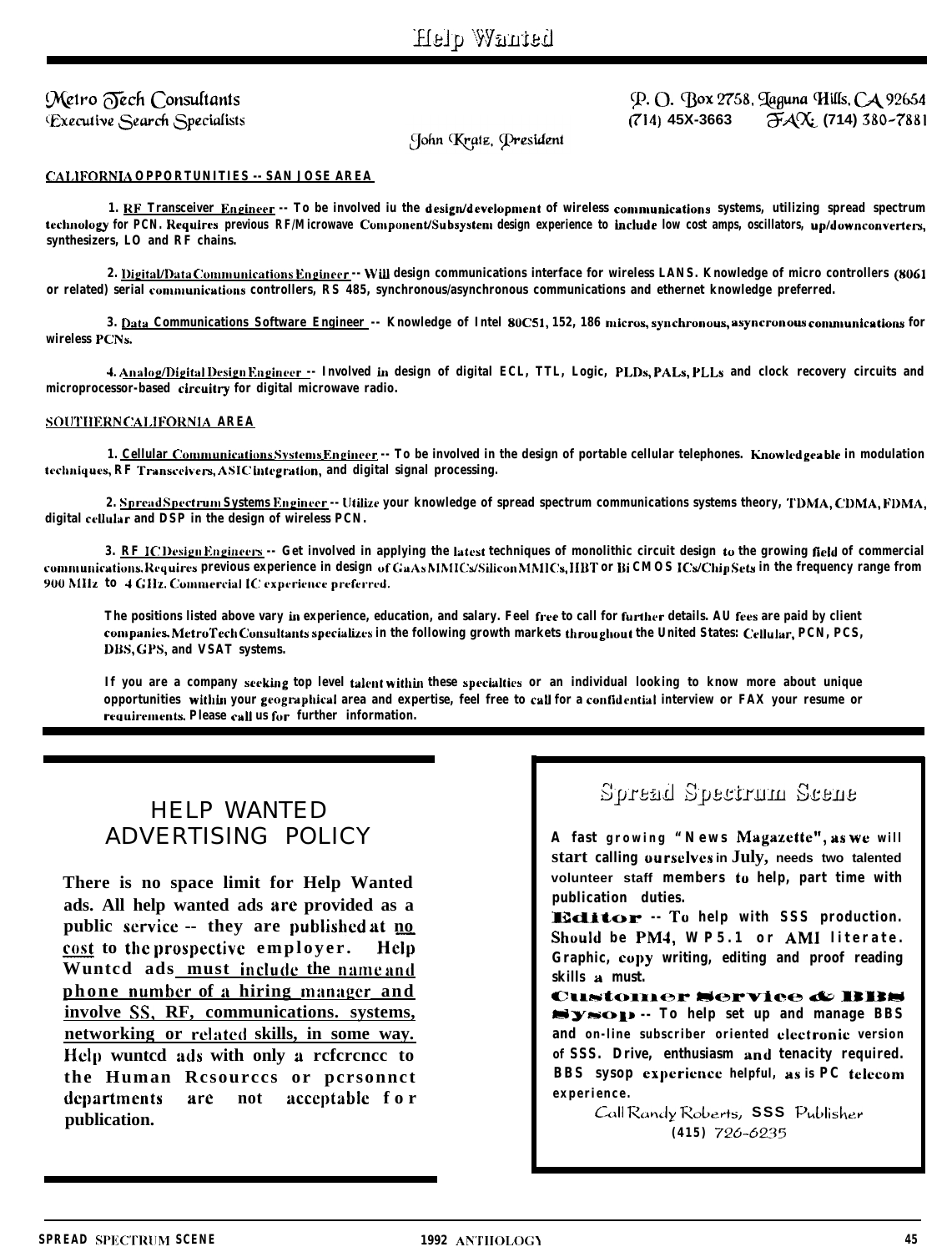### **Business Card Classifieds**

Place your business card here for just \$50.00 per issue or 5120.00 for 3 issues. Send your card and prepayment to SSS.

### **Matthew Johnson**

Software Consultant 510-527-2910 1021 Solano Avenue, #11 Albany, CA 94706

**DKD** Instruments High Performance Instruments **Dan Doberstein - President** 805-581-5771 **1406 Parkhurst** Simi Valley, CA 93065

Software Products - Custom Software - Consulting - Training **K&J Computer Systems** Kim Robinson 510-278-9424 16103 Via Media Suite A San Lorenzo, CA 94580

> Microwave - Communications - Technology **MCT** John Bari 415-694-7887 341 Preston Drive Mountain View, CA 94940

**RF/Spread Spectrum** Product Development - Consulting - Training CAE / CAD **Randy Roberts 415-726-6235** 

P.O. Box 21YY - El Granada CA 94018-2199

Alfred H. Chetham III Senlor Software Engineer, Realtime Embedded Systems and UNIX Specialist  $(510)$  4X7-5146 P.O. Box 7x3 2139 Eric Court Union City, CA 94587

### **Data Conversion Services**

Barry D. Gysbers -- Mgr. Technical Services 777 Grand Avenue, Suite 204A San Rafael, CA 94901-3500 CA: (415) 456-7000 USA: WOO-327-0330

> (916) 477-6659 **Neal C. Silence** Microwave Engineering Consultant 12671 Squirrel Creek Road Grass Valley, CA 95945

### July SSS Preview

Special: Third installment of Introduction to Spread Spectrum.

Build-it: Build the Spread Spectrum STA transceiver - part 2.

Interesting: More on DSP and SS networking in our newest columns.

Extra: Theory & construction of a CPS receiver from **Dan Doberstein.** 

## Why Subscribe to **Spread Spectrum Scene?**

Spread Spectrum Scene is a limited circulation newsletter designed for the working Spread Spectrum professional, the student, the experimenter, the radio amateur and the technically curious. Every article, every news item, every column and every sidebar in SSS is targeted to help our discriminating audience. We provide news, information and editorial material that will not be found in any other publication.

Spread Spectrum Scene provides a unique forum for the interchange of ideas, viewpoints and new product information that relate to the evolving field of Spread Spectrum. We publish job opportunities to help the SS professional in his career. We publish the latest in national and international regulatory information, as well as trends in radio regulation, to help the working SS professional. SSS is responsive to its readers input. We publish virtually every letter we receive. We add or delete editorial and content emphasis as our readers dictate. We will publish your article, technical note or opinion -- just send it to us.

Our charter subscription period ends with this issue -subscriptions will go up to \$29.95, domestic, in July. If you become a charter subscriber, you will not only save \$10.00 off the regular rate, but you will also receive a free loose leaf, three ring binder to hold 12 issues of sss. Finally, subscribing to SSS supports our in-house Spread Spectrum R&D program, allowing us to bring you technical features and construction artictes like the SS STA Transceiver. You would not see this kind of article without SSS. Subscribe now!

Charter Subscription Rate: \$19.95 per Year

Subscription Only Hotline: 800-524-9285

Use your VISA / MC or we will bill you later!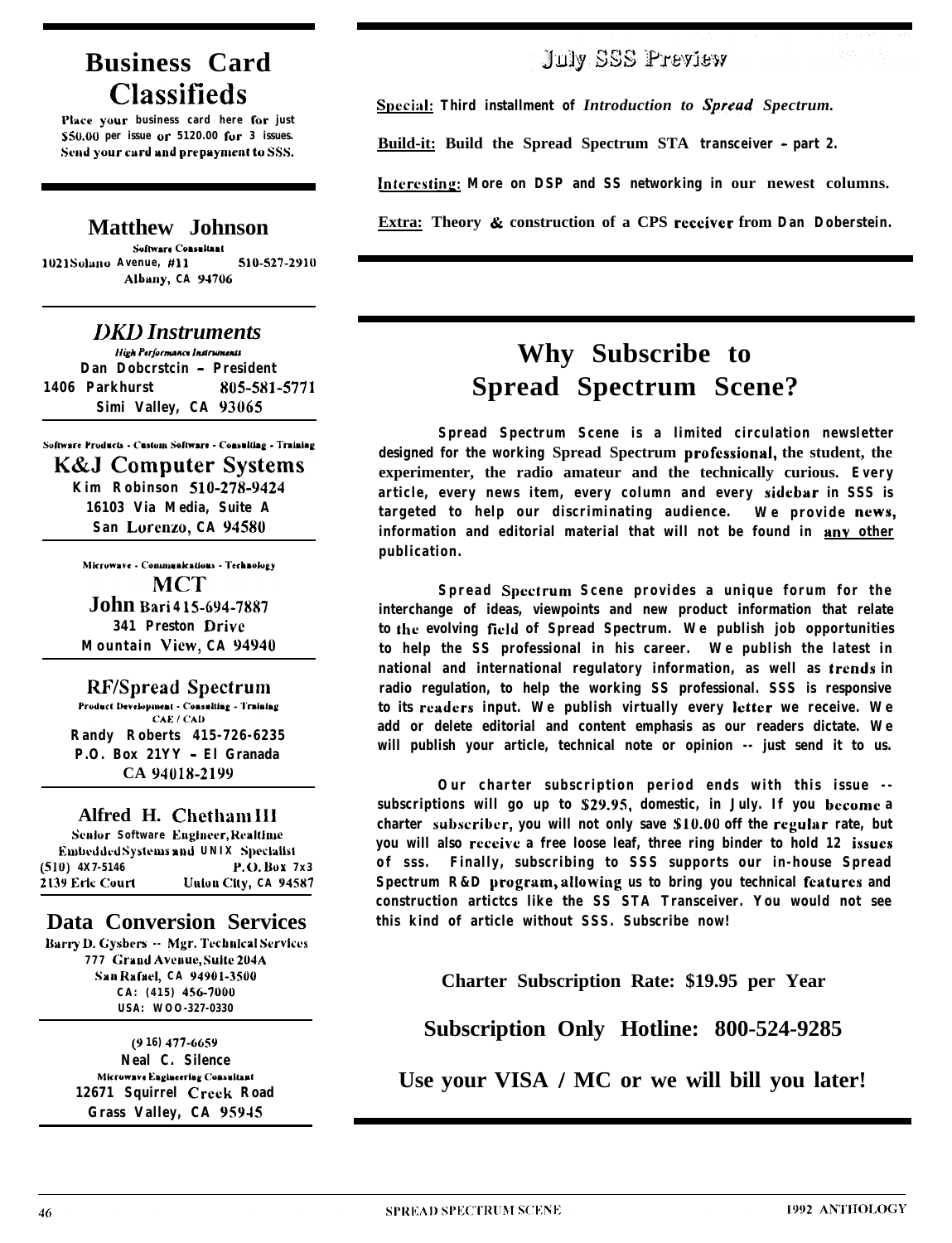Date:

| To: | Mr. Robert A. Buaas        |
|-----|----------------------------|
|     | 20271 Bancroft Circle      |
|     | Huntington Beach, CA 92646 |

**Re: The Amateur Radio STA Permitting Spread Spectrum Operations**

### **Declaration of Participant**

|                | I desire to participate in the spread spectrum temporary authority described herein: |  |  |  |  |
|----------------|--------------------------------------------------------------------------------------|--|--|--|--|
| Name:          |                                                                                      |  |  |  |  |
| Call sign:     |                                                                                      |  |  |  |  |
| License class: |                                                                                      |  |  |  |  |
| Address:       |                                                                                      |  |  |  |  |
|                | Daytime telephone:                                                                   |  |  |  |  |
|                | Evening telephone:                                                                   |  |  |  |  |
| Signature:     |                                                                                      |  |  |  |  |

**Fill in the above declaration, the backside of this page and mail the page to Mr. Buaas, if you want to participate in the new amateur radio Spread Spectrum Special Temporary Authority from the FCC. Do it soon or you may not get listed in time to fire up your own STA-1 transceiver!**